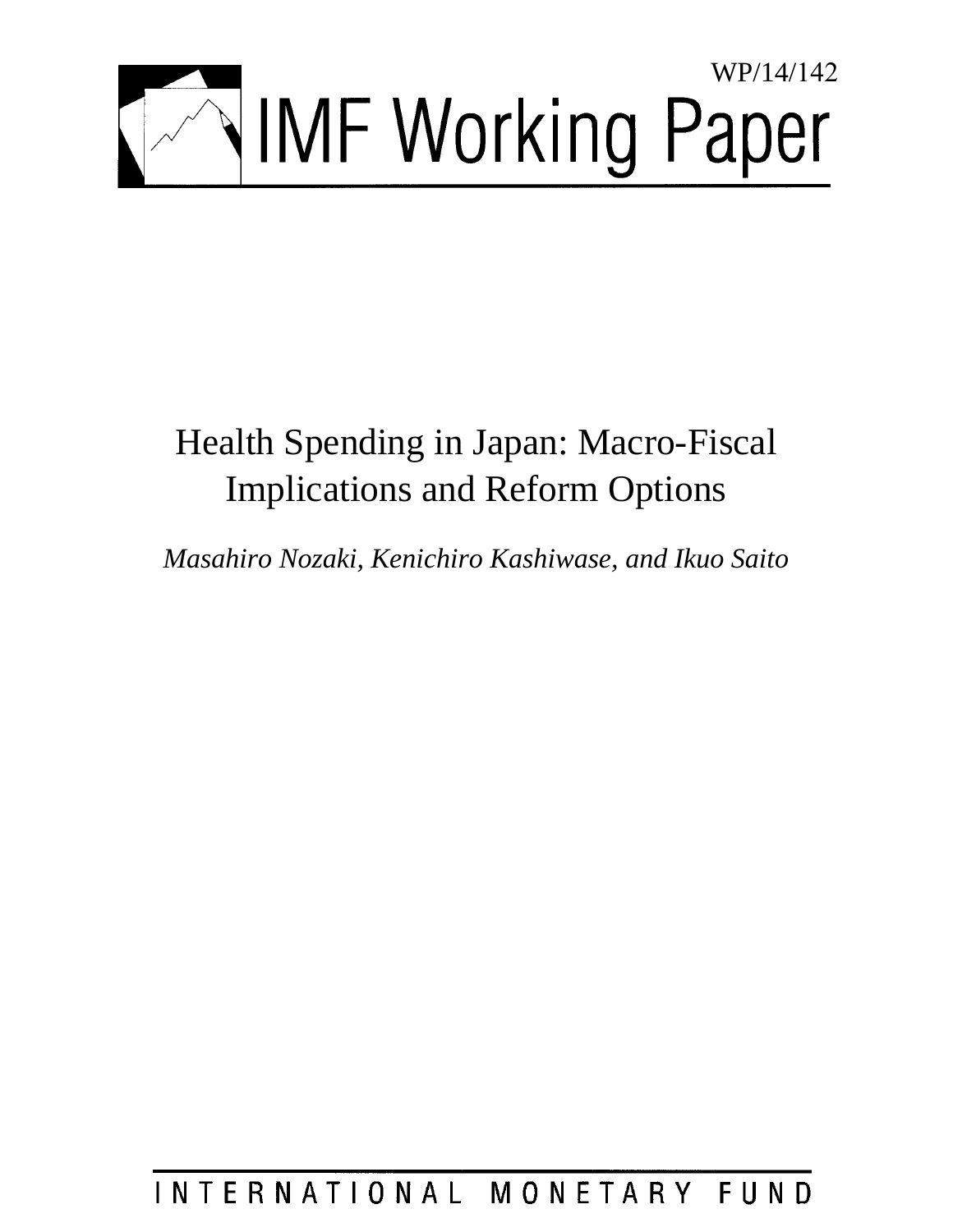#### **IMF Working Paper**

#### Asia and Pacific Department and Fiscal Affairs Department

#### **Health Spending in Japan: Macro-fiscal Implications and Reform Options**

#### **Prepared by Masahiro Nozaki, Kenichiro Kashiwase, and Ikuo Saito<sup>1</sup>**

Authorized for distribution by Stephan Danninger and Benedict Clements

August 2014

**This Working Paper should not be reported as representing the views of the IMF.** The views expressed in this Working Paper are those of the author(s) and do not necessarily represent those of the IMF or IMF policy. Working Papers describe research in progress by the author(s) and are published to elicit comments and to further debate.

#### **Abstract**

Health spending has risen rapidly in Japan. We find two-thirds of the spending increase over 1990–2011 resulted from ageing, and the rest from excess cost growth. The spending level will rise further: ageing alone will raise it by 3½ percentage points of GDP over 2010– 30, and excess cost growth at the rate observed over 1990–2011 will lead to an additional increase of 2–3 percentage points of GDP. This will require a sizable increase in government transfers. Japan can introduce micro- and macro-reforms to contain health spending, and financing options should be designed to enhance equity.

JEL Classification Numbers: H51, I10, I13, I18

Keywords: Japan, health spending, long-term care, fiscal policy

Authors' E-Mail Addresses: mnozaki@imf.org, kkashiwase@imf.org, isaito@imf.org

<sup>&</sup>lt;sup>1</sup> We thank Dennis Botman, Maura Francese, Constant Lonkeng, Baoping Shang, and Junji Ueda for helpful comments and suggestions, and Tracy Bowe for excellent editorial assistance.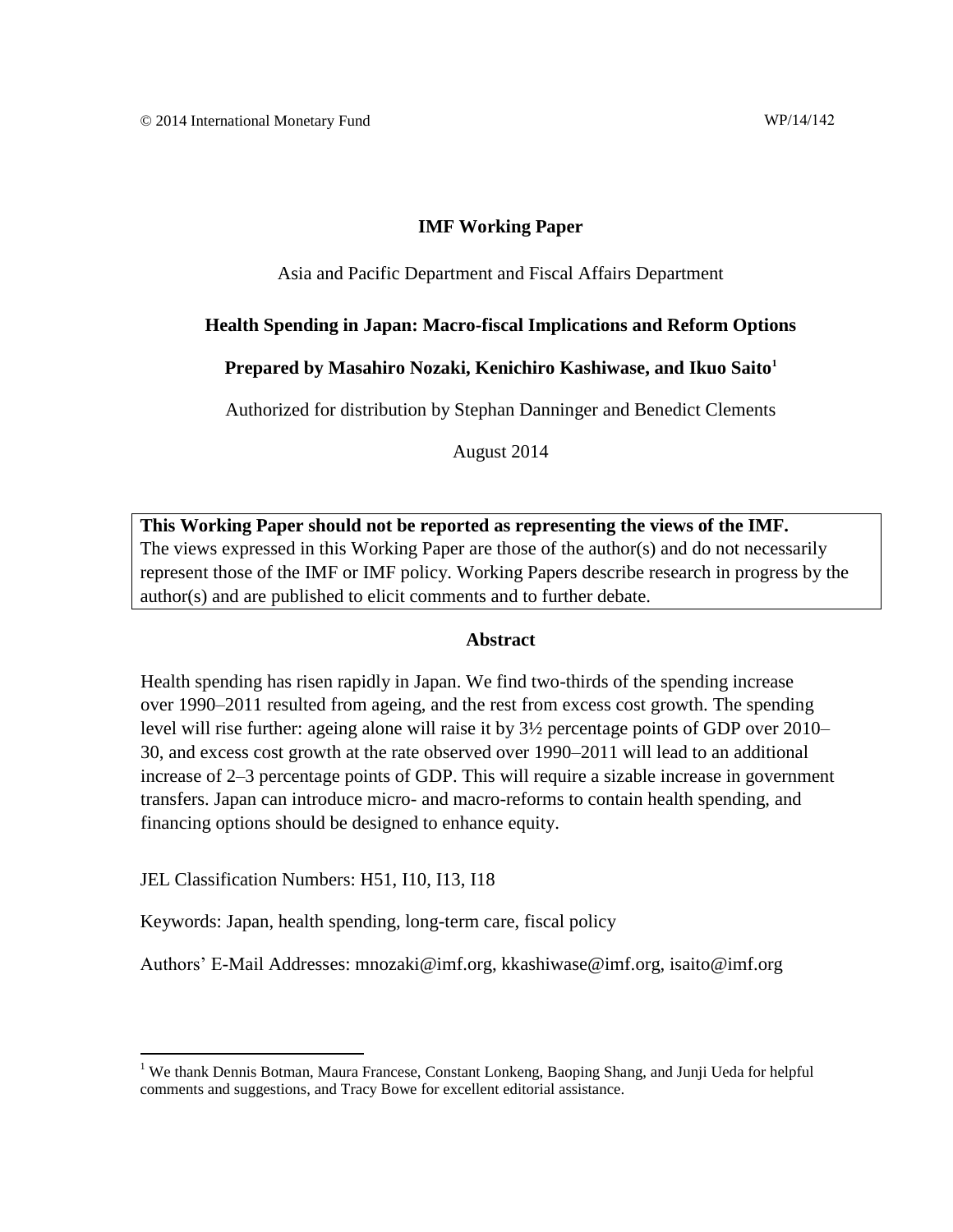| Contents                                                                                                                                                                              | Page |
|---------------------------------------------------------------------------------------------------------------------------------------------------------------------------------------|------|
|                                                                                                                                                                                       |      |
|                                                                                                                                                                                       |      |
|                                                                                                                                                                                       |      |
|                                                                                                                                                                                       |      |
|                                                                                                                                                                                       |      |
|                                                                                                                                                                                       |      |
|                                                                                                                                                                                       |      |
|                                                                                                                                                                                       |      |
|                                                                                                                                                                                       |      |
|                                                                                                                                                                                       |      |
| Tables                                                                                                                                                                                |      |
|                                                                                                                                                                                       |      |
| 2. Japan: Comparison of Projected Increases in Health Spending, 2010–6021                                                                                                             |      |
| 3. OECD Countries: Health Care System Characteristics, 2011 or Latest Year Available23                                                                                                |      |
|                                                                                                                                                                                       |      |
|                                                                                                                                                                                       |      |
| Figures                                                                                                                                                                               |      |
|                                                                                                                                                                                       |      |
|                                                                                                                                                                                       |      |
|                                                                                                                                                                                       |      |
|                                                                                                                                                                                       |      |
|                                                                                                                                                                                       |      |
|                                                                                                                                                                                       |      |
| 7. Fan Chart of Health Spending to GDP Ratio and Sensitivity to Population Dynamics  15                                                                                               |      |
|                                                                                                                                                                                       |      |
| 9. Japan: Premium Contributions and Patient Copayments for Health Care by Age                                                                                                         |      |
|                                                                                                                                                                                       |      |
|                                                                                                                                                                                       |      |
| 11. Japan: Premium Contributions for Health Care by Age Cohort, 2010–3019                                                                                                             |      |
| 12. Japan: Price Index of HC and LTC Services and Per-capita Health Spending, 2003-11 .24<br>13. Japan: Per-capita HC Spending by the Elderly, Their Length of Hospital Stay, and the |      |
|                                                                                                                                                                                       |      |
| 14. OECD Countries: Out of Pocket Payments, 2011 or Latest Year Available28                                                                                                           |      |
| <b>Box</b>                                                                                                                                                                            |      |
|                                                                                                                                                                                       |      |
| Appendices                                                                                                                                                                            |      |
|                                                                                                                                                                                       |      |
|                                                                                                                                                                                       |      |
| III. Institutional Indicators of Health Care Systems in OECD Countries35                                                                                                              |      |
|                                                                                                                                                                                       |      |
|                                                                                                                                                                                       |      |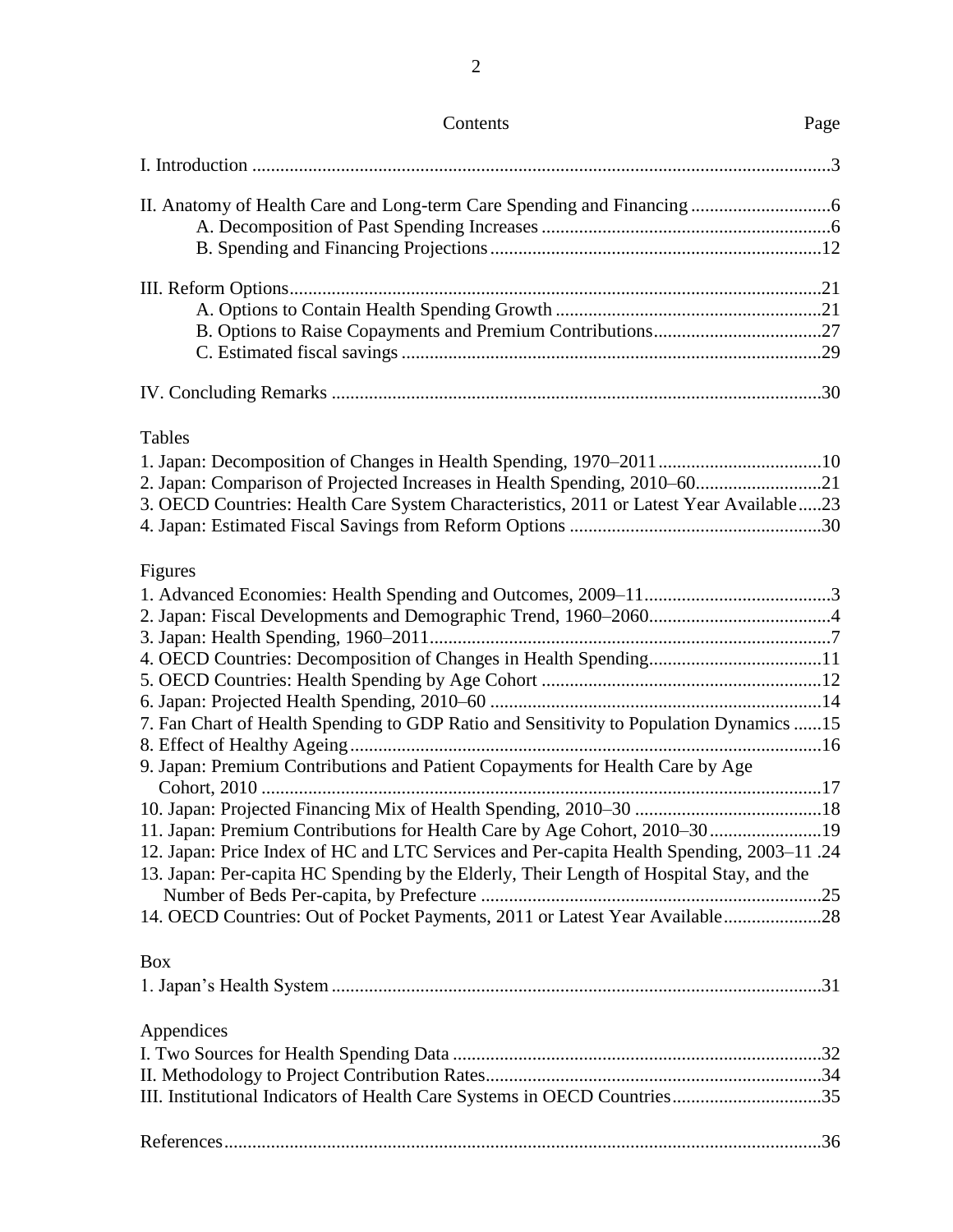#### **I. INTRODUCTION**

Providing the population with universal care, Japan's health system accomplished superior health outcomes. Japan achieved universal health insurance coverage in 1961, and started to provide its citizens with long-term care insurance in 2000 (see Box 1 for a brief description of Japan's health care and long-term care system). Despite the highest old-age dependency ratio among advanced economies, Japan's public health spending as a percent of GDP is only marginally higher than the OECD average (Figure 1, left panel). While Japan's life expectancy is among the highest, public health spending on a per-capita basis is comparable to the peers (Figure 1, right panel). Quantitative analyses that take account of socio-economic and lifestyle factors also point to high spending efficiency for Japan (Joumard and others, 2010). Shibuya and others (2011) argue that universal health care at affordable costs contributed to the increase in life expectancy through reduced cardiovascular-associated mortality rates.





#### Source: OECD.

Despite this, health spending has been rising rapidly in Japan, constituting a key driver for its deteriorating fiscal condition. Public and private spending on health care and long-term care more than doubled from 4½ percent of GDP in 1990 to 10 percent of GDP in 2011. The corresponding increase in public spending on health care and long-term care was 4¾ percentage points of GDP during this period. This, together with an increase in public pension spending, accounts for a large portion of the increase in the general government deficit of 11½ percentage points of GDP during this period (Figure 2, left panel). Going forward, a continued increase in the old-age dependency ratio will add further pressure on health care and long-term care costs (Figure 2, right panel), while public pension spending is expected to be contained in relation to GDP owing to the so-called macro-indexing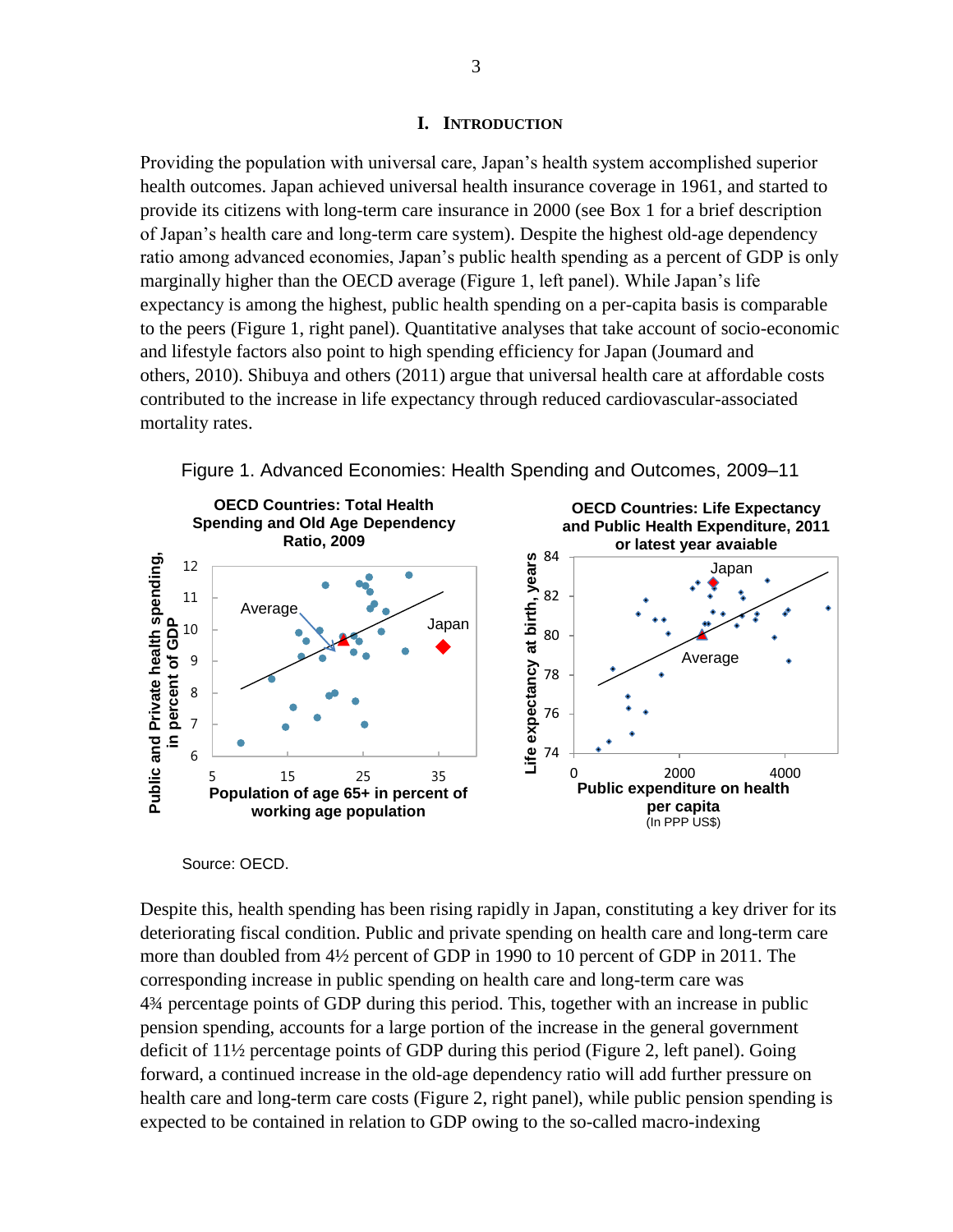arrangement.<sup>2</sup> Thus, health spending growth adds substantially to Japan's already elevated fiscal risk and constitutes a major challenge for fiscal consolidation.





Against this background, we analyze Japan's health spending in the past and in the future, and discuss possible reform options to keep spending growth at bay. We look at spending on both health care and long-term care, and use a simple approach to decompose the past spending increase and distill effects of population ageing and excess cost growth. Ageing raises health spending because the elderly spend more on health than the young. Excess cost growth is defined as the excess of growth in per capita health spending over the growth in per capita GDP after controlling for the effect of demographic change. Excess cost growth has been positive in many advanced economies, pointing to the importance of non-demographic effects such as technological advances (Clements and others, 2012). We then present a range of long-run health spending projections, building on expected demographic changes and the past trend of excess cost growth in Japan, and also examine how to finance the spending increase. To identify reform options, we analyze inefficiencies in Japan's health system, drawing from a cross-country database on health system characteristics, the government's reform blueprint, and existing studies such as OECD (2009), McKinsey (2009), Hashimoto and others (2011), and Shibuya and others (2011).

Sources: Ministry of Health, Labor, and Welfare; National Institute of Population and Social Security Research; IMF World Economic Outlook database; and IMF staff estimates.

<sup>&</sup>lt;sup>2</sup> For more details, see Kashiwase, Nozaki, and Tokuoka (2012).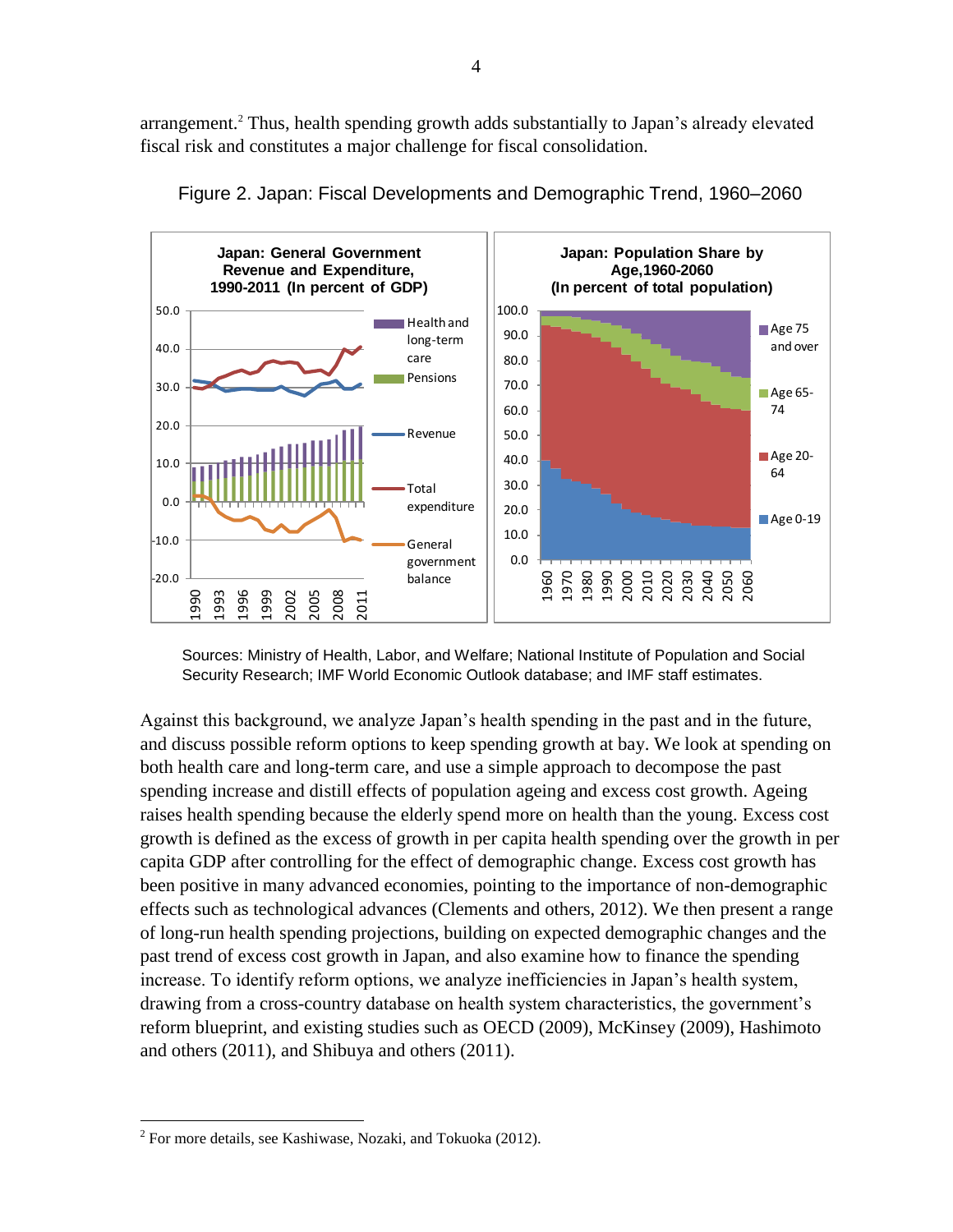Our findings can be summarized as follows. First, the rapid increase in health spending over the last two decades resulted from population ageing as well as excess cost growth. We estimate that population ageing accounted for two-thirds of the spending increase. Ageing raises a country's aggregate health spending because an elderly person spends more on health and long-term care than the young. Because the difference in per capita health spending between the old and the young is much more pronounced in Japan than in other advanced countries, the ageing effect is correspondingly more significant. Excess cost growth during the last two decades was positive and at a rate comparable to other advanced economies, accounting for one-third of the spending increase during this period. Healthy ageing—if the health status of the elderly improves in tandem with higher life expectancy, their per-capita spending at a given age would become lower, thus mitigating the ageing effect on health spending—has not taken place in Japan during the last decade.

Second, health spending is likely to increase substantially over the long run. The ageing effect alone will bring up health spending from 9½ percent of GDP in 2010 to 13 percent of GDP in 2030. In addition, if excess cost growth continues at the trend rate observed during the last two decades, health spending will balloon to 15½ percent of GDP in 2030. In this scenario, we project that the spending increase will be financed by a combination of premium contributions (2 percentage points of GDP), government transfers (3½ percentage points), and patient copayments  $\frac{1}{2}$  percentage points). Owing to the shrinking working-age population, the increase in premium contributions will have to be achieved by higher payroll tax rates, which would have a detrimental effect on labor supply and demand. The estimated increase in government transfers is equivalent to raising the consumption tax rate by 7 percentage points. In a worst-case scenario where excess cost growth is twice as fast as the trend rate, health spending will reach 19 percent of GDP in 2030. On the other hand, healthy ageing in line with the expected increase in life expectancy could reduce the estimated increase in health spending by 1 percentage point of GDP in 2030.

Third, reforms can help contain health spending growth. There is room to introduce microlevel reforms in Japan that can potentially contain spending without adversely affecting health outcomes. Such reforms include introducing gatekeepers for secondary and tertiary care, improving public management of health care resources, reforming provider payment arrangements to reduce supplier-induced demand for health care, and encouraging use of generic drugs. In addition, macro-level controls such as introducing budget caps and finetuning supply constraints and price controls can be effective in reining in health spending, while these options should be designed carefully. On the financing side, raising patient copayments will limit the increase in public health spending while reducing excess demand for health care. This can be implemented with progressive copayment rates (i.e., higher rates for the rich than for the poor) to make reforms equitable and preserve the effectiveness of public health insurance to protect against health risks. In the same vein, raising premium contributions can be accompanied with correcting inequalities among insurers and winding down preferential treatments (e.g., dependent spouses under employment-based insurance programs are exempted from contribution payments).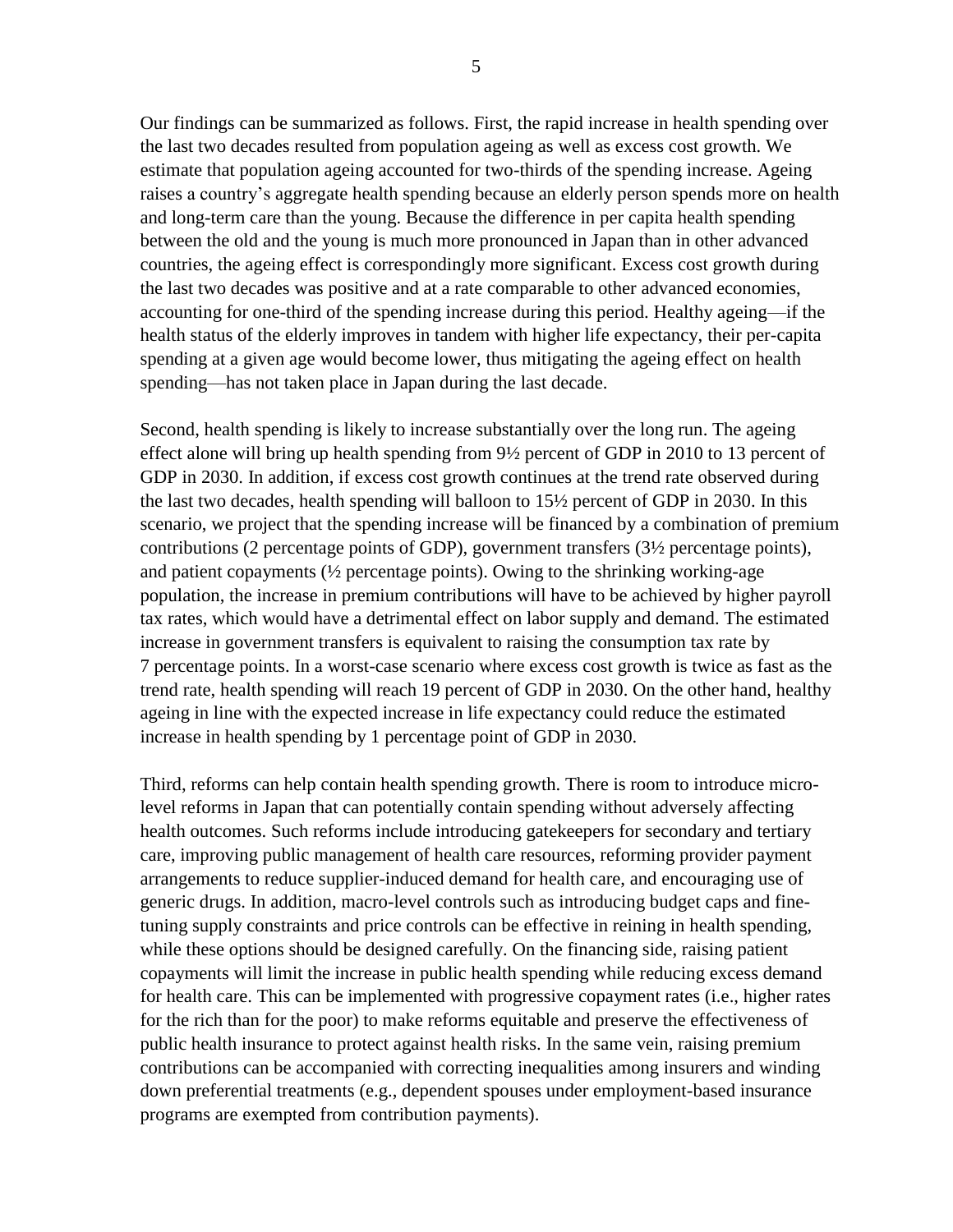The rest of the paper is organized as follows. In Section II, we decompose the past increase in health spending into the effects of population ageing and excess cost growth, and analyze the decomposition result in a cross-country context. We then present projections on health care and long-term care spending and the financing mix, and compare our results with other studies. In Section III, we discuss a list of possible reform options and present estimates of fiscal savings. We provide concluding remarks in Section IV.

## **II. ANATOMY OF HEALTH CARE AND LONG-TERM CARE SPENDING AND FINANCING**

## **A. Decomposition of Past Spending Increases**

We decompose the past increase in health spending in this subsection. For the rest of this paper, "health spending" encompasses total (i.e., public and private) spending on health care (HC) and long-term care (LTC) covered by the public insurance system. The data are published by the Ministry of Health, Labor, and Welfare (MHLW). Private spending equals patient copayments, and public spending equals total spending minus private spending. Heath spending equals HC spending for 1970–2000 and the sum of HC and LTC spending for 2001–11. Prior to the launch of long-term care insurance in 2000, HC spending included some LTC services that are covered by public health insurance. Nevertheless, long-term care insurance significantly expanded the scope of long-term care services covered by public insurance, thus giving rise to a structural break around 2000.

The spending data we use is tightly connected to the coverage of the public insurance system. It differs from the data published by the OECD, which is based on the System of Health Account. Specifically, (i) some spending items covered by the OECD data are not included in our data (e.g., expenses for normal childbirth) and (ii) a large part of long-term care spending in our data is not included in the OECD data (see Appendix I for more details). Our choice is guided by our focus on the long-term sustainability of Japan's health system, rather than cross-country comparisons. In addition, the detailed spending data by age cohort are not available for the OECD data. Nevertheless, our results are not sensitive to the choice of the data source, as discussed in Appendix I. 3

Health spending in Japan has increased over time as a percent of GDP (the left panel of Figure 3). The right panel of Figure 3 indicates that the rapid increase in the ratio of health spending to GDP during the last two decades reflect rising per-capita spending as well as stagnation of real GDP per capita.

 $3$  Ii (2012) points out the importance of using the SHA-based health spending data published by the OECD for cross-country comparisons.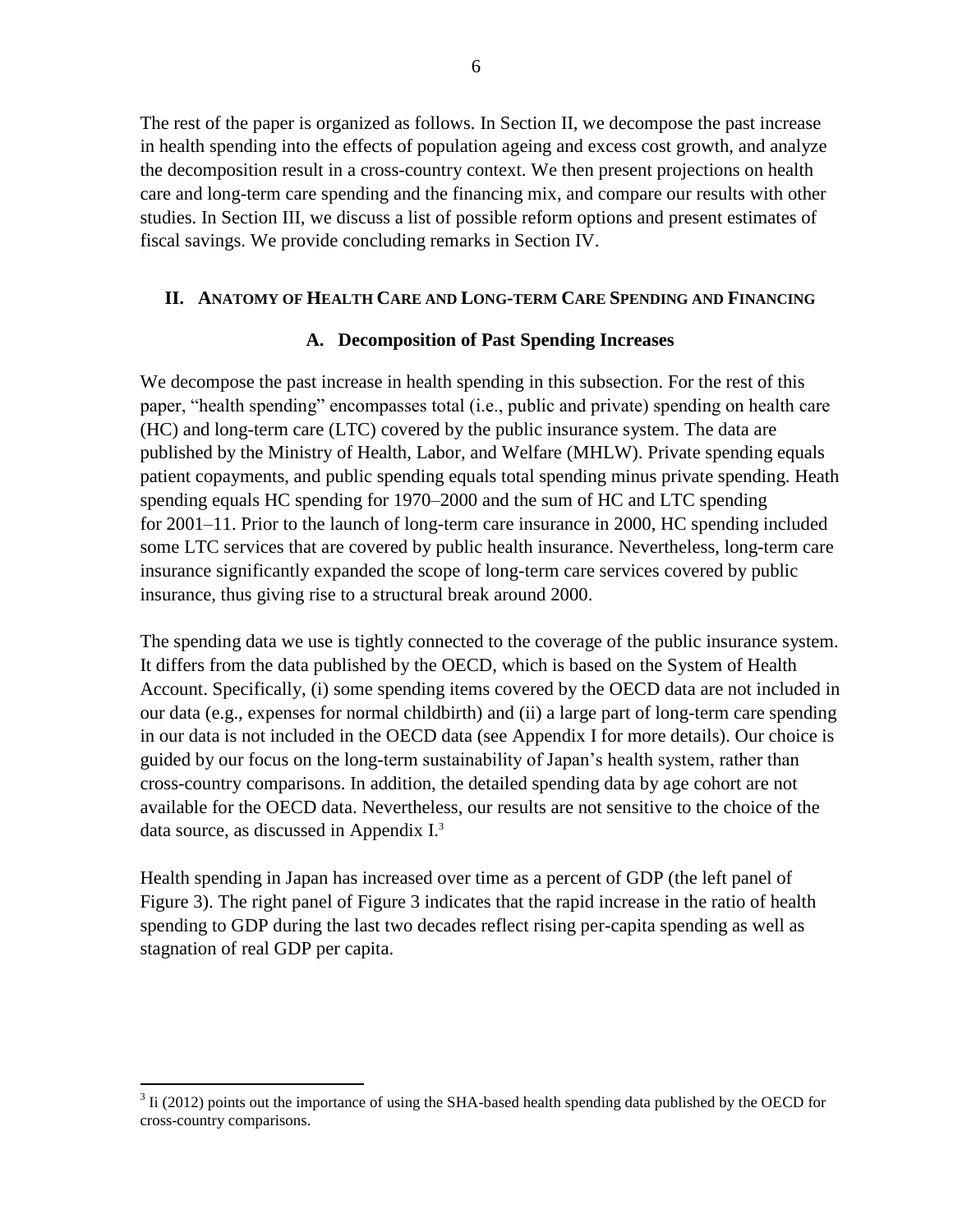

# Figure 3. Japan: Health Spending, 1960–2011

(In percent of GDP, unless otherwise noted)

Sources: Ministry of Health, Labor, and Welfare; IMF World Economic Outlook database; and IMF staff estimates.

#### **Methodology**

We focus on the ratio of health spending to GDP, and decompose the growth rate of the ratio (that is, not the growth rate of health spending in nominal terms). The spending-to-GDP ratio  $(g_t)$  is expressed as

$$
g_t \equiv \frac{G_t}{Y_t} = \frac{\sum G_{it}}{Y_t} = \left(\frac{G_{bt}/N_{bt}}{Y_t/N_t}\right) \sum_i \left(\frac{G_{it}/N_{it}}{G_{bt}/N_{bt}}\right) \left(\frac{N_{it}}{N_t}\right) = e_t \sum_i h_{it} n_{it}
$$

where  $G_t$ ,  $Y_t$ ,

population year t, respectively.  $G_{it}$  and  $N_{it}$  are health spending and the population for age cohort i.

G  $\overline{N}$ i

population group. This equation shows that  $g_t$  consists of:

- $\bullet$   $e_t$ : the benchmark per capita health spending, divided by GDP per capita;
- $\bullet$   $h_{it}$ : per capita health spending of cohort *i*, divided by the benchmark per capita health spending; and
- $\bullet$   $n_{it}$ : the population share of cohort *i*.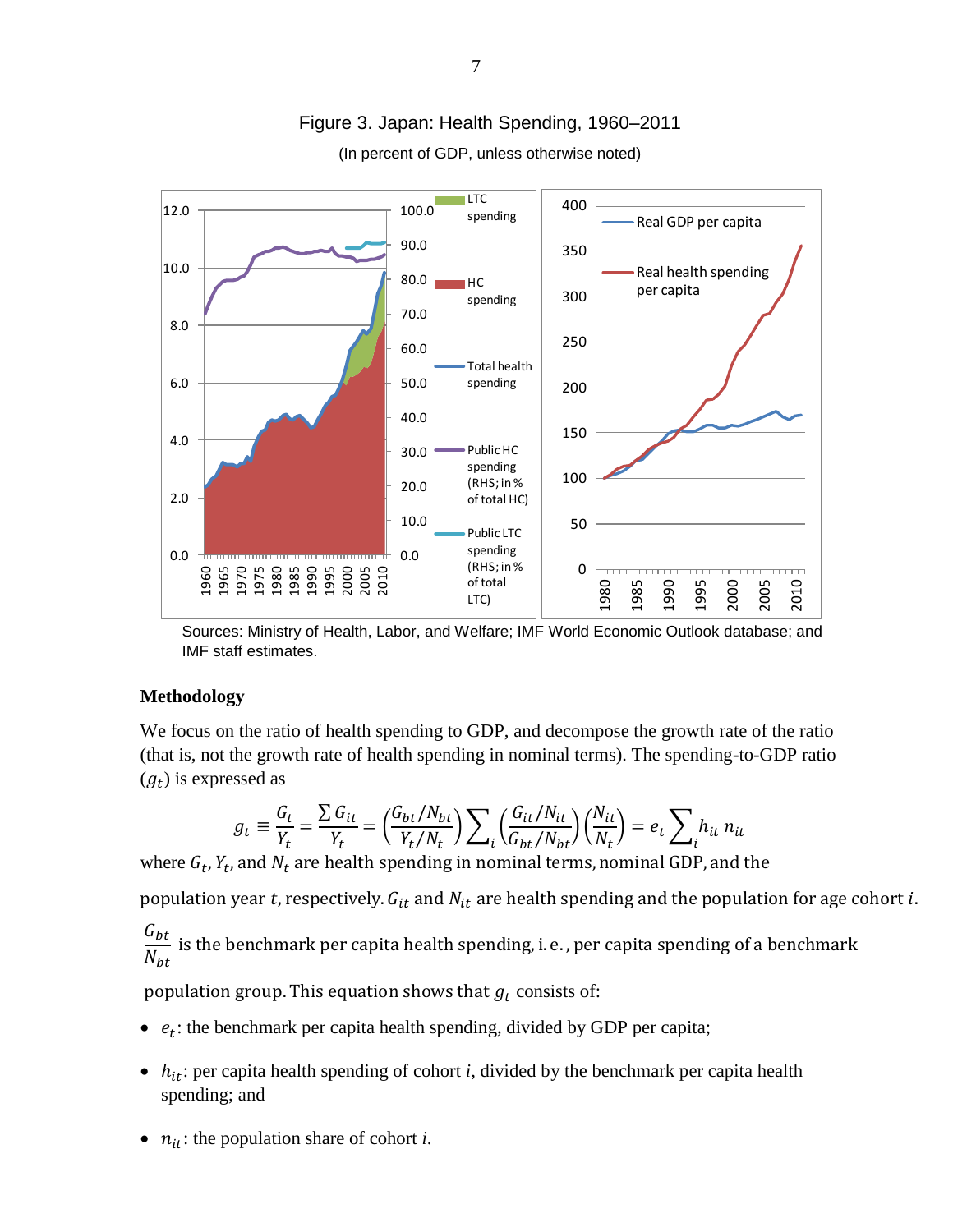With this, the growth rate of  $g_t$  can be decomposed into three components: <sup>4</sup>

$$
\hat{g}_{t+k} = \underbrace{\Sigma_{i} w_{it} \hat{n}_{i,t+k}}_{\text{Ageing}} + \underbrace{\hat{e}_{t+k}}_{\text{Excess cost}} + \underbrace{\Sigma_{i} w_{it} \hat{h}_{i,t+k}}_{\text{Spending profile}}
$$

where  $w_{it} \equiv h_{it} n_{it}/(\sum h_{it} n_{it})$ . Here, a "hat" represents the percent change of a

variable, i. e.,  $\hat{a}_{t+k} = (a_{t+k} - a_t)/a_t$ . Thus, the spending ratio to GDP grows when:

- the share of old-age population increases (*ageing*);
- The benchmark per capita health spending rises faster than GDP per capita (*excess cost growth*); and/or
- per capita spending of some age cohorts grows faster than the benchmark per capita spending (*spending profile shift*).

*Ageing—*an increase in the population share of the elderly*—*raises the health spending to GDP ratio because an elderly person spends more on health than the young. More specifically, ageing brings up the population share  $(n<sub>i</sub>)$  of the elderly, while reducing that

of the young. This increases the ageing effect component  $(\Sigma_i w_{i\tau} \hat{n}_{i,t+k})$  because the weight

 $w_i$  is larger for the elderly cohort than for the young cohort.

 $\overline{a}$ 

*Excess cost growth* can result from various non-demographic factors, such as high income elasticity of health care demand; technological advances (which expand the boundary of medically possible treatments and improve the quality of services at a higher cost); the socalled Baumol effect (which refers to rising unit labor costs in the health sector reflecting its relatively low productivity growth); and health policies and institutions (Clements and others, 2012). Excess cost growth will be further decomposed into changes in three subcomponents: (i) the benchmark per capita spending in real terms  $(x_t)$ ; (ii) potential real GDP per capita (poty<sub>t</sub>); and (iii) the output gap plus one (ygap<sub>t</sub>) ).<sup>5</sup> The idea is to separate the effect of the output gap on excess cost growth. Specifically,

$$
\hat{e}_t = \hat{x}_t - \widehat{pot} \hat{y}_t - \widehat{ygap}_t.
$$

By looking at *spending profile shift*, we can examine whether healthy ageing has taken place or not. In other words, if the health status of the elderly improves in tandem with higher life expectancy, their per-capita spending at a given age would be lower. If this is the case, health spending growth would slow down.

 $4$  The right hand side can differ from the left hand side because of compounding, but the difference is negligible.

<sup>&</sup>lt;sup>5</sup> This follows because  $e_t = \frac{G}{L}$  $\frac{bt/N_{bt}}{Y_t/N_t} = \frac{G}{t}$ N N  $\overline{Y_t^*}$  $Y_t^*$  $\frac{Y_t^*}{Y_t} = X_t \frac{1}{pot}$  $\overline{p}$  $\mathbf{1}$  $\frac{1}{\text{ygap}_t}$ , where  $P_t$  and  $Y_t^*$  are GDP deflator and potential GDP, respectively.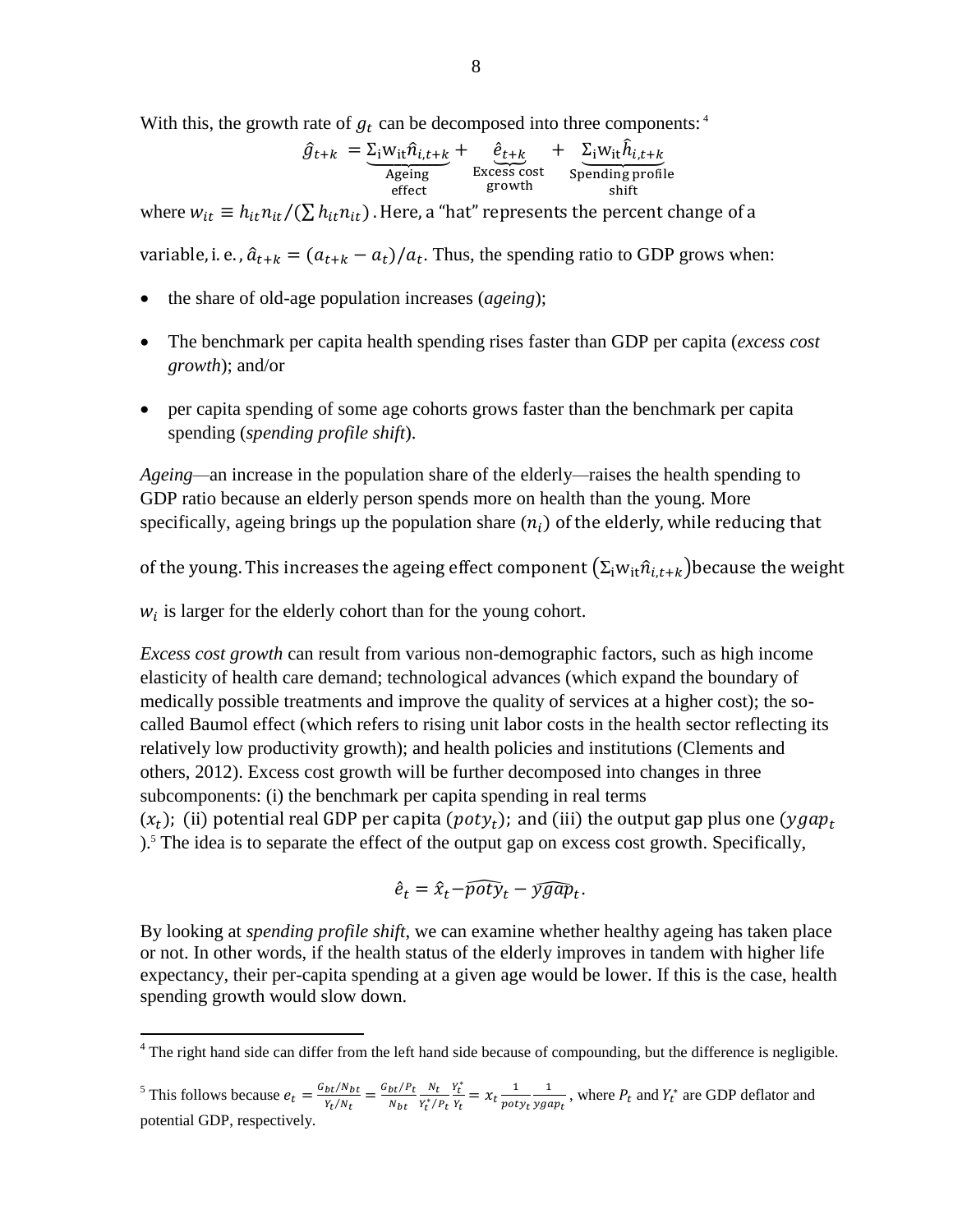We decompose health spending growth during 1970–2011 into the three components. For HC, we examine spending data broken down for 18 age cohorts, with age 0–4 as the youngest age cohort and age 85 and over as the oldest. The breakdown of HC spending by age cohort is not available for years before 1998; for these years, the normalized per capita health spending for each age cohort  $(h_{it})$  is assumed to be unchanged at 1998 levels. For LTC, we examine spending for 6 age cohorts (age 40-64, 65-69, 70-74, 75-80, 80-84, and 85 and over). For HC, the benchmark per capita health spending  $(G_{bt}/N_{bt})$  is percapita spending for the working age population (age 20–59). For LTC, it is per-capita spending of the cohort with age 65–69, because per-capita spending of younger age cohorts is very small.

#### **Decomposition results**

Table 1 summarizes the result of the decomposition analysis. It tabulates the average growth rate of each component for various sub-periods since 1970. We exclude observations for 2000–02 to take account of the structural break associated with the launch of public longterm care insurance. Data for spending profile shift is not available prior to 1998, for the reason noted above.

Key observations are fourfold. First, health spending growth became substantially positive during the last two decades. The increase in the health spending to GDP ratio from 4.4 percent in 1990 to 9.8 percent in 2011 is equivalent to an average annual growth rate of 3.1 percent. In contrast, the ratio had *decreased* during the 1980s at an annual rate of 0.2 percent; thus, health spending growth picked up discontinuously in the beginning of the 1990s, coinciding with the so-called "lost decades" for Japan. The growth rate of the spending ratio accelerated to 3.5 percent annually during 2003–11.

Second, about two-thirds of the spending ratio's increase during the last two decades originated from the ageing component, which grew by 1.8 percent annually. The ageing effect accelerated from an annual growth rate of 1 percent during the 1970s to 1.9 percent during the last decade, reflecting the rapid pace of population ageing. The standard deviation of the ageing effect is significantly smaller than that of excess cost growth or spending profile shift, reflecting the fact that population growth does not vary much from year to year.

Third, at an annual average rate of 0.9 percent, excess cost growth also contributed significantly to the rapid health spending growth during the last two decades. An interesting observation is that the growth rate of the benchmark per capita spending has been relatively stable during the last three decades, with the average increase over each decade around 2 percent annually. In fact, the pickup in excess cost growth from minus 1.5 percent during the 1980s to 1.3 percent during 2003–11 reflects a decline in per-capita GDP growth during the lost decades (this is consistent with the right panel of Figure 3). The contribution of the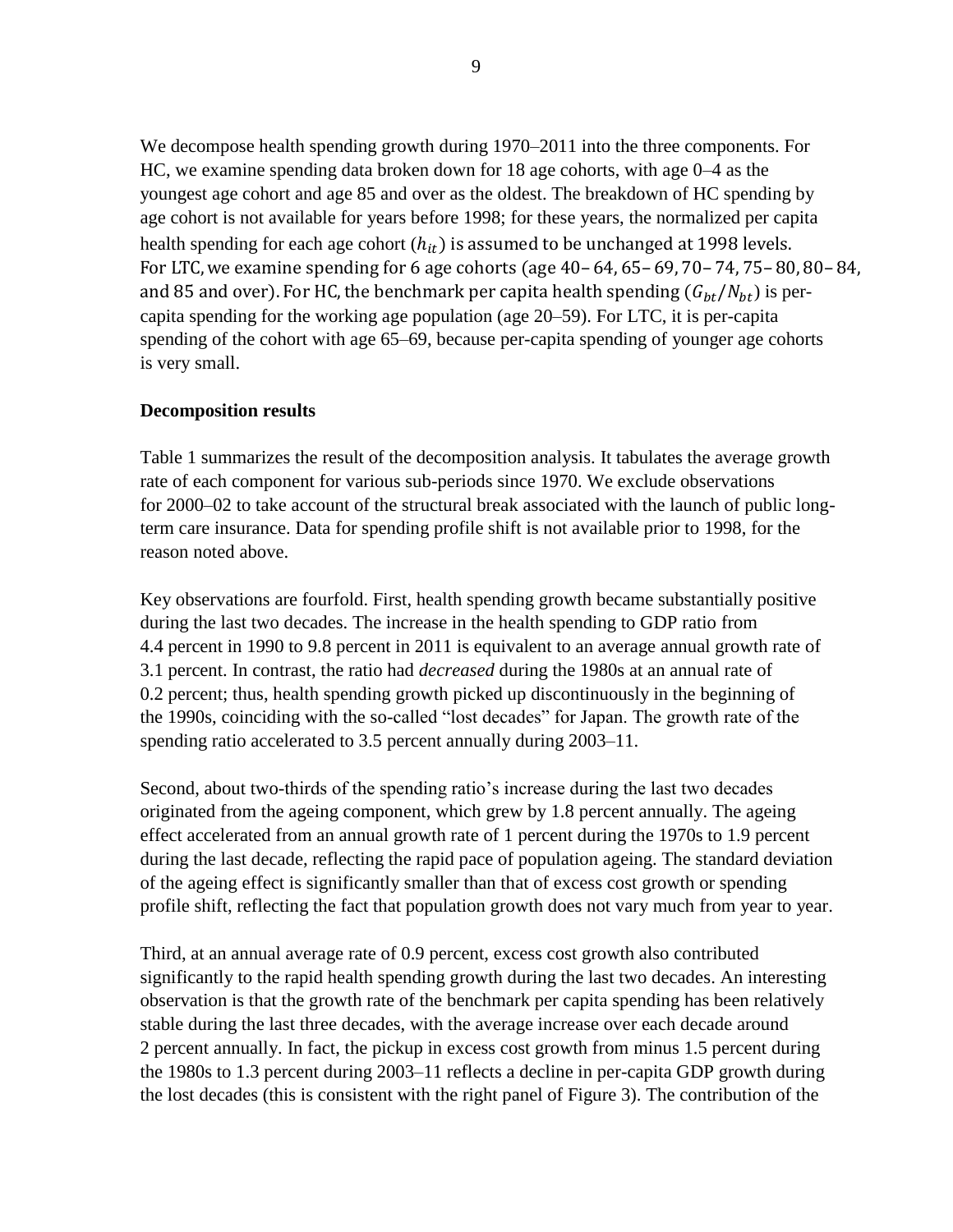output gap is negligible for all sub-periods; thus, the recent pickup in excess cost growth did not result from a widening of the negative output gap after the global financial crisis.<sup>6</sup>

Fourth, at an annual average growth rate of 0.3 percent, spending profile shift contributed positively to health spending growth from 1998 to present. Albeit small, the positive contribution from spending profile shift for HC for the elderly (age 60 and older) and for LTC means that healthy ageing has not taken place in Japan during this period.

#### **Table 1. Japan: Decomposition of Changes in Health Spending, 1970–2011**

|                                                         | 1990-2011 <sup>1/</sup> |          |          |          | 1970-79  | 1980-89 | 1990-99 | 2003-11 |
|---------------------------------------------------------|-------------------------|----------|----------|----------|----------|---------|---------|---------|
|                                                         | Mean                    | St. dev. | Mean     | Mean     | Mean     | Mean    |         |         |
| Ratio of health care and long-term care spending to GDP | 3.1                     | 2.8      | 4.4      | $-0.2$   | 2.8      | 3.5     |         |         |
| <b>Ageing effect</b>                                    | 1.8                     | 0.2      | 1.0      | 1.4      | 1.7      | 1.9     |         |         |
| Health care                                             | 1.6                     | 0.2      | 1.0      | 1.4      | 1.7      | 1.5     |         |         |
| Long-term care                                          | 4.4                     | 0.6      | $\cdots$ | $\cdots$ | $\cdots$ | 4.4     |         |         |
| <b>Excess cost growth</b>                               | 0.9                     | 2.9      | 3.3      | $-1.5$   | 0.6      | 1.3     |         |         |
| Per capita spending of benchmark cohort (real)          | 1.8                     | 2.1      | 7.1      | 2.3      | 1.6      | 2.0     |         |         |
| Health care                                             | 1.8                     | 2.1      | 7.1      | 2.3      | 1.6      | 2.1     |         |         |
| Long-term care                                          | 1.6                     | 4.8      | $\cdots$ | $\cdots$ | $\cdots$ | 1.6     |         |         |
| Potential GDP per capita                                | 0.9                     | 0.9      | 3.9      | 4.0      | 1.1      | 0.6     |         |         |
| GDP gap (plus one)                                      | 0.0                     | 1.7      | $-0.2$   | $-0.1$   | $-0.1$   | 0.1     |         |         |
| Spending profile shift                                  | 0.3                     | 1.2      | $\cdots$ | $\cdots$ | .        | 0.2     |         |         |
| Health care                                             | 0.4                     | 1.2      | $\cdots$ | $\cdots$ | $\cdots$ | 0.3     |         |         |
| Age 0-19                                                | 0.1                     | 0.2      | $\cdots$ | $\cdots$ | $\cdots$ | 0.2     |         |         |
| Age 20-59                                               | 0.0                     | 0.0      | .        | .        | .        | 0.0     |         |         |
| Age 60 and over                                         | 0.2                     | 1.1      | .        | .        | $\cdots$ | 0.1     |         |         |
| Long-term care                                          | 0.2                     | 1.2      | $\cdots$ | $\cdots$ | $\cdots$ | 0.2     |         |         |
| Memorandum items:                                       |                         |          |          |          |          |         |         |         |
| Ratio of health care spending to GDP                    | 3.0                     | 2.7      | 4.4      | $-0.2$   | 2.8      | 3.1     |         |         |
| Ratio of long-term care spending to GDP                 | 5.5                     | 4.5      | $\cdots$ | $\cdots$ | $\cdots$ | 5.5     |         |         |

(Annual percent change, period average)

Sources: Ministry of Health, Labor, and Welfare; IMF World Economic Outlook database; and IMF staff estimates.

 $1/$  Excludes observations for 2000–02.

<sup>&</sup>lt;sup>6</sup> A decline in labor force relative to the population may reduce GDP per capita and hence raise excess cost growth. This effect was negligible during 1990–2010, because the ratio of labor force to the population only marginally declined during this period. This reflects the fact that the declining share of the working age population was offset by rising labor force participation (the ratio of labor force to the working age population). Going forward, if the ratio of labor force to the working age population does not improve, the anticipated decline in the share of the working age population can lead to higher excess cost growth.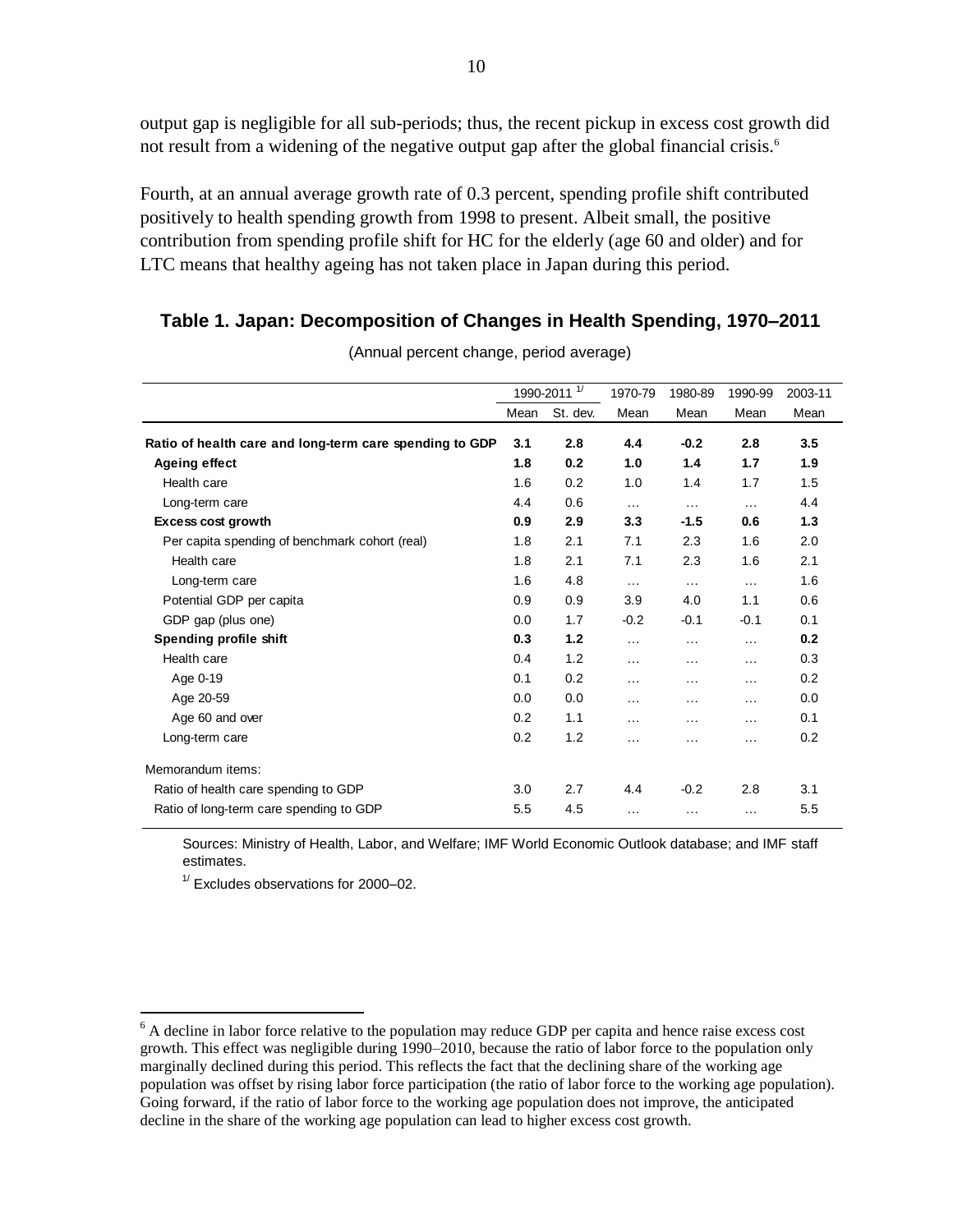## **Cross-country comparison of health spending decomposition**

How do these results compare with other advanced economies? Figure 4 presents a similar decomposition of health spending growth in OECD countries over 1990–2010.<sup>7</sup> Japan's growth rate of the health spending to GDP ratio, at an annual rate of 3.1 percent, was the third highest among these countries (the median increase for OECD countries was 1.8 percent annually). This is a result of the significant ageing effect for Japan—the 1.8 percent annual growth rate of the ageing component was by far the highest among advanced economies (the median increase was only 0.5 percent). In addition, Japan's excess cost growth of 1.3 percent annually (inclusive of spending profile shift) was comparable to its peers (the median increase was 1.1 percent annually).





Sources: OECD; IMF, World Economic Outlook database; and IMF staff estimates. Note: The data for Japan is from Table 1 (public and private spending during 1990–2011 excluding 2000–02). For other countries, OECD data on public spending during 1990–2010 is used.  $1/$  Includes LTC spending.

The ageing contribution is substantial in Japan because per-capita health spending by the elderly (relative to that by the young) is much higher than in other countries. Figure 5 illustrates the profile of per-capita spending across age cohorts in OECD countries. In Japan, a person of age 85 years and more spends on health care about 7 times as much as a person of age 40–44 years, and on long-term care about 30 times as much as a person of age 65–69;

<sup>&</sup>lt;sup>7</sup>For countries other than Japan, the profile of per-capita health spending by age cohort is derived from De La Maisonneuve and Oliveira Martins (2013), which varies by country but does not change over time. Therefore, the impact of spending profile shift is not identified and regarded as part of excess cost growth. This is also the case for Japan for this exercise.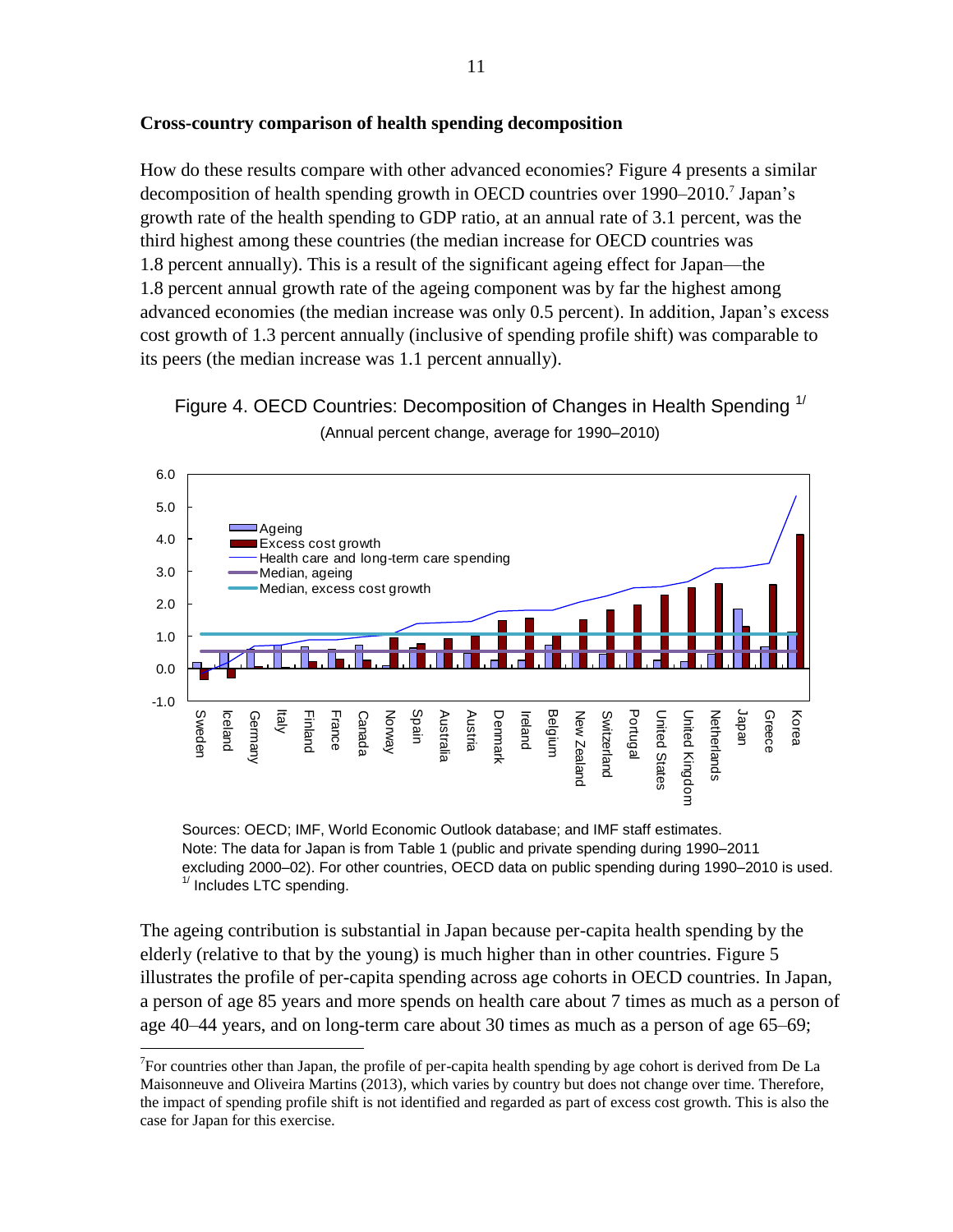these ratios are the highest among OECD countries. This pattern is also observed for cohorts of age 70 years and older. Because of this, population ageing amplifies health spending growth much more significantly in Japan than in other advanced economies.



Figure 5. OECD Countries: Health Spending by Age Cohort  $1/$ 

Sources: Ministry of Health, Labor, and Welfare; De La Maisonneuve and Oliveira Martins (2013); and IMF staff estimates.

 $1/$  The data for Japan is public and private spending for 1990–2011. The data for other countries is public spending.

#### **B. Spending and Financing Projections**

#### **Spending projection**

We project the health spending to GDP ratio using the decomposition framework discussed above. Recall that the spending ratio consists of three components  $(g_t = e_t \sum_i h_{it} n_{it})$ :

(i) the population share by age cohort  $(n_{it})$ ; (ii) per capita health spending by age cohort,

divided by the benchmark per capita spending  $(h_{it})$ ; and (iii)the benchmark per capita

health spending divided by GDP per capita  $(e_t)$ 

published by the National Institute of Population and Social Security Research (IPSS), a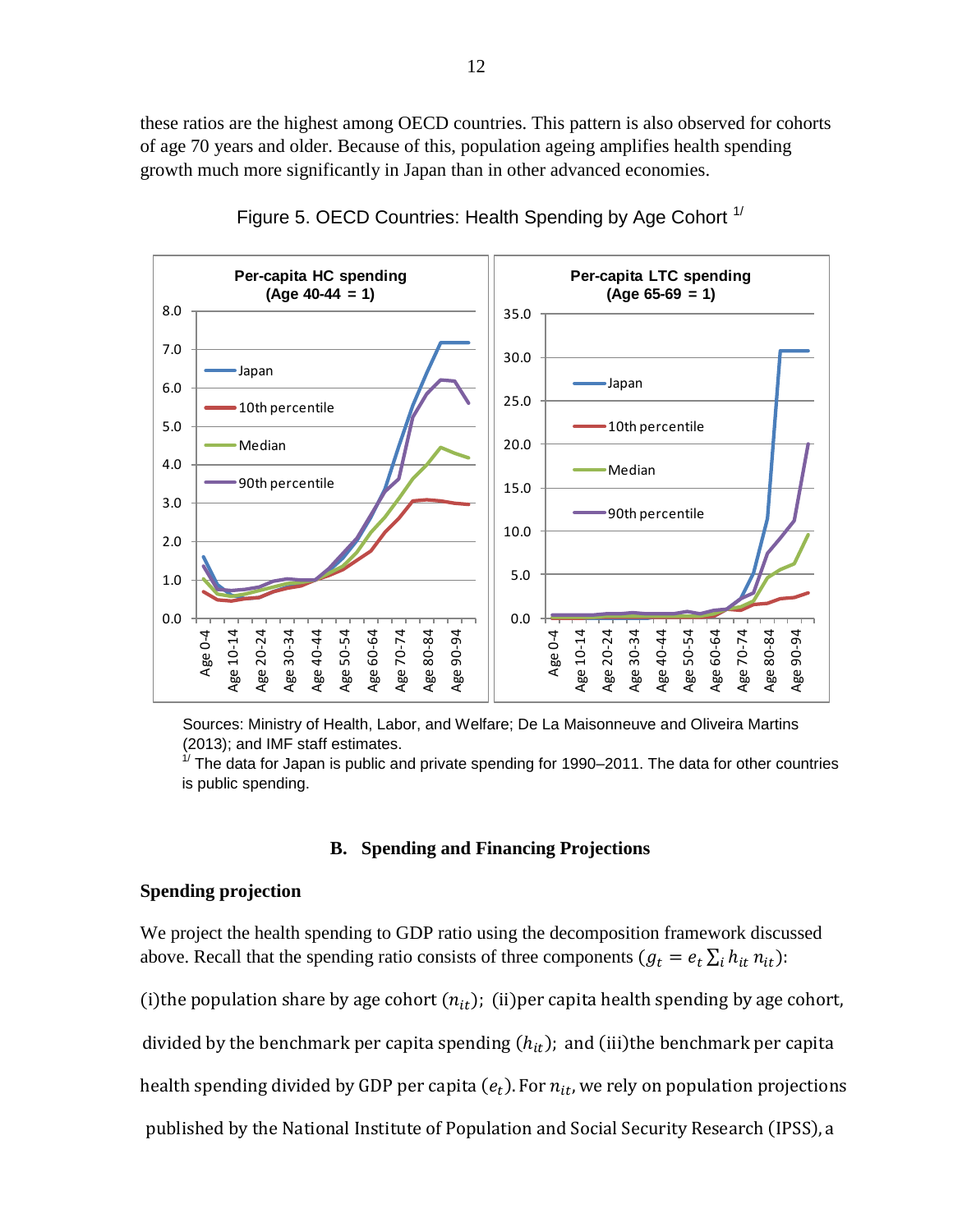popular source among researchers. The IPSS publishes population projections for 3 variants of fertility and mortality rates (high/medium/low), and we use the one under the medium fertility and mortality rates.<sup>8</sup> F projection period and use the average values for 2009–11 for each age cohort (later in

this subsection, we consider the effect of healthy ageing). For  $e_t$ , we consider excess cost growth of 1 percent as a scenario that reflects the historical trend; this would be reasonable also from the cross-country perspective discussed in the previous subsection. In addition, we also consider excess cost growth of 0 percent to illustrate the impact of the ageing effect alone, and 2 percent as an indicative upper bound (Figure 4 shows that 5 out of 23 advanced countries had annual excess cost growth above 2 percent during 1990–2011). Projections are done separately for health care and long-term care, and then aggregated.

Our projection indicates that population aging and continuation of excess cost growth would substantially increase health spending (Figure 6). As shown by the scenario with zero excess cost growth, the ageing effect alone will bring up health spending from 9½ percent of GDP in 2010 to 13 percent of GDP in 2030. The scenario with annual excess cost growth of 1 percent shows that, if excess cost growth continues at the trend rate observed during the last two decades, health spending will balloon to 15½ percent of GDP in 2030, a 6 percentage point increase between 2010 and 2030. As a worst-case scenario, if annual excess cost growth is 2 percent, the ratio will double to 19 percent by 2030. If 1 percent annual excess cost growth continues through 2060, spending will skyrocket to more than a quarter of GDP. The uncertainty surrounding spending projection increases dramatically as the time horizon is extended as far as to 2060.

 $\overline{a}$  $8$  The low, medium, and high variants of long-term fertility rates assume 1.12, 1.35, and 1.60, respectively, while the observed fertility rate was 1.39 in 2010. The low variant of the mortality rate corresponds to life expectancy of 82.65 years for men and 89.39 years for women in 2030, the medium variant to 81.95 years for men and 88.68 years for women, and the high variant to 81.25 for men and 87.97 years for women. These compare to the life expectancy in 2010 of 79.64 years for men and 86.39 years for women.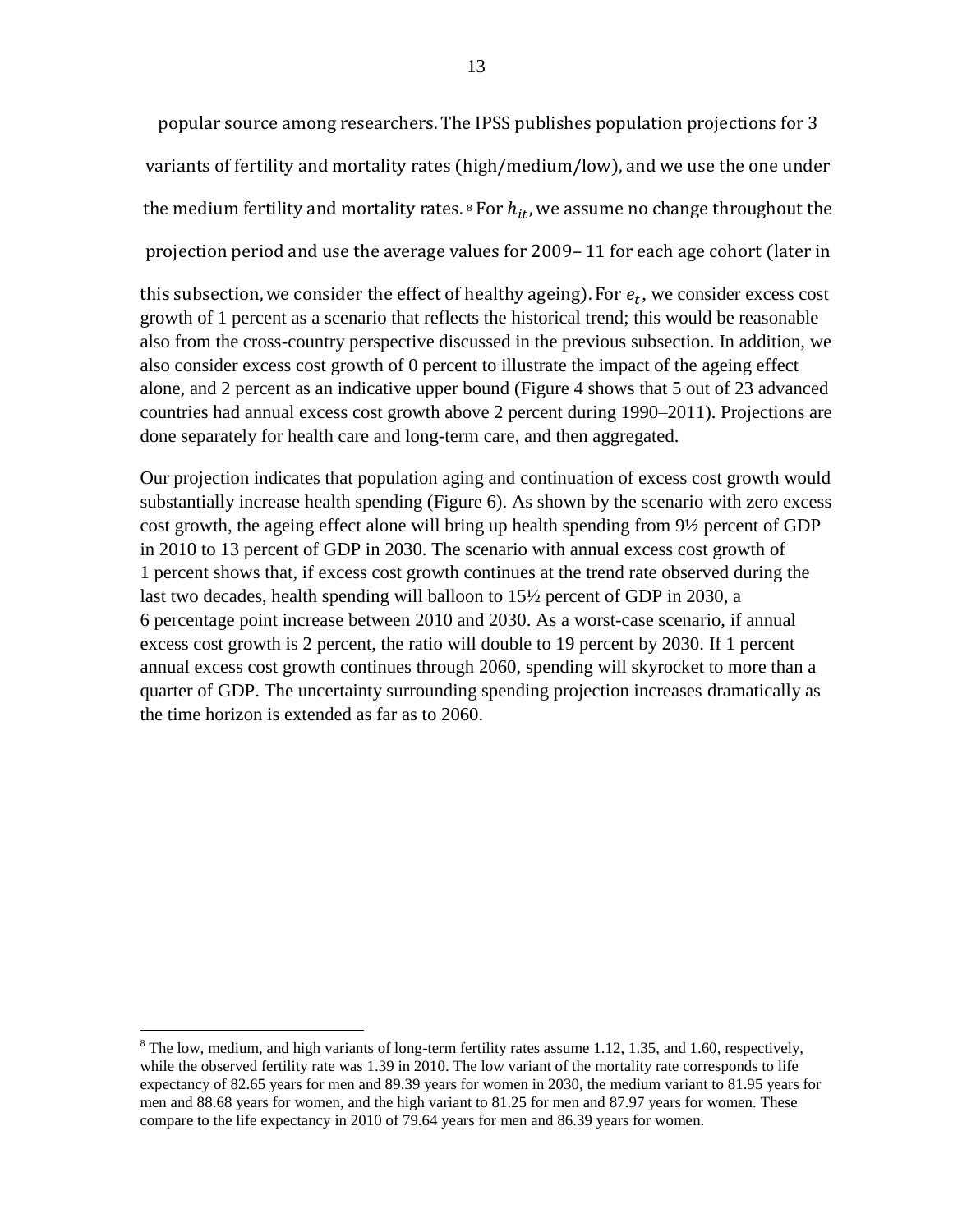

Figure 6. Japan: Projected Health Spending, 2010–60<sup>1/</sup> (In percent of GDP)

A statistical analysis indicates that the health spending to GDP ratio in 2030 likely falls between the two scenarios with no excess cost growth and with 2 percent annual excess cost growth. The left panel of Figure 7 illustrates a fan chart for the spending to GDP ratio through 2030 based on an assumption that annual excess cost growth follows a white noise process with the mean and the standard deviation observed during 1990–2011 (excluding observations for 2000–02; see Table 1) and the population projection under the medium variant of fertility and mortality rates. The fan chart shows that, in 2030, the lower bound of the spending ratio's 90 percent confidence interval roughly coincides with the projection under no excess cost growth; and the upper bound of the confidence interval with the projection under 2 percent excess cost growth. Additionally, our spending projection does not seem sensitive to assumptions on fertility and mortality rates: the right panel of Figure 7 shows that the projected spending ratio in 2030 under the low-fertility-and-low-mortality case differs only by 1 percentage point from that under the high-fertility-and-high-mortality case.

Sources: Ministry of Health, Labor, and Welfare; the National Institute of Population and Social Security Research; and IMF staff estimates.  $1/$  Includes LTC spending.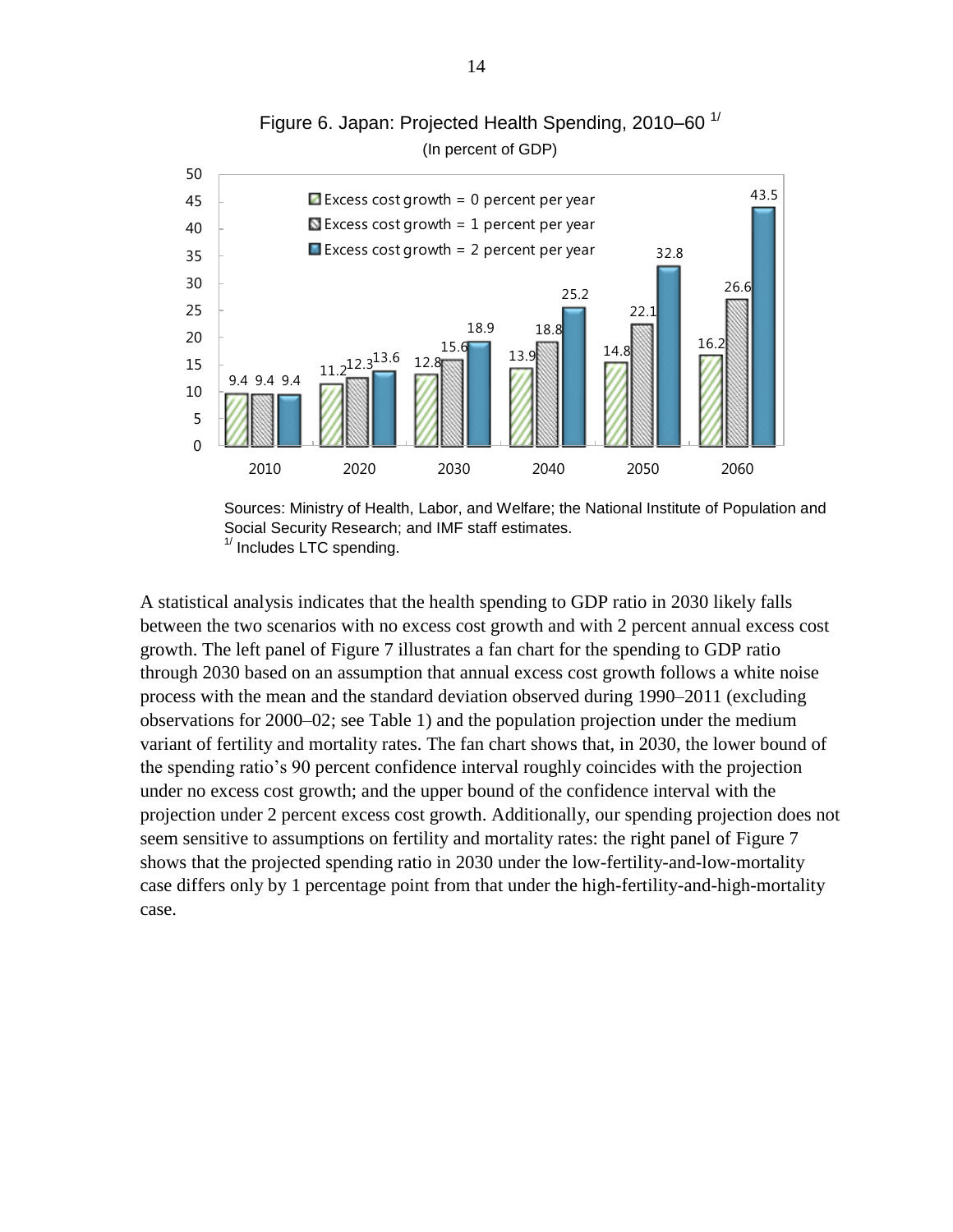

Figure 7. Fan Chart of Health Spending to GDP Ratio and Sensitivity to Population Dynamics  $<sup>1</sup>$ </sup> (In percent of GDP)

Sources: Ministry of Health, Labor, and Welfare; the National Institute of Population and Social Security Research; and IMF staff estimates.

 $1/$  Includes LTC spending. In the fan chart (left panel), the yellow area shows the range between the 25 percentile and 75 percentile, the orange area between the 10 percentile and 90 percent, and the light blue area between the 5 percentile and 95 percentile.

Healthy ageing could slow down health spending growth. Between 2010 and 2030, Japanese life expectancy is expected to increase by 2.3 years, according to the population projection by the IPSS (using the medium variant mortality rate). If the health status of the elderly improves in tandem with higher life expectancy, their per-capita spending at a given age would be lower. To gauge the effect of such healthy ageing, we consider a case where the per-capita spending profile by age would shift concomitantly with the increase in life expectancy, as depicted in the left panel of Figure 8. The result presented in the right panel of Figure 8 shows that healthy ageing could trim about 1 percentage point of GDP from the projected increase in health spending over 2010–30.9

 $9 \text{ In a similar vein, Tajika and Kikuchi (2014) analyze the effect on health spending of a decline in the mortality.}$ rate and improvements in health status of the elderly, and estimate that these will reduce per-capita health spending in 2060 by 3.7 percent and 13.9 percent, respectively.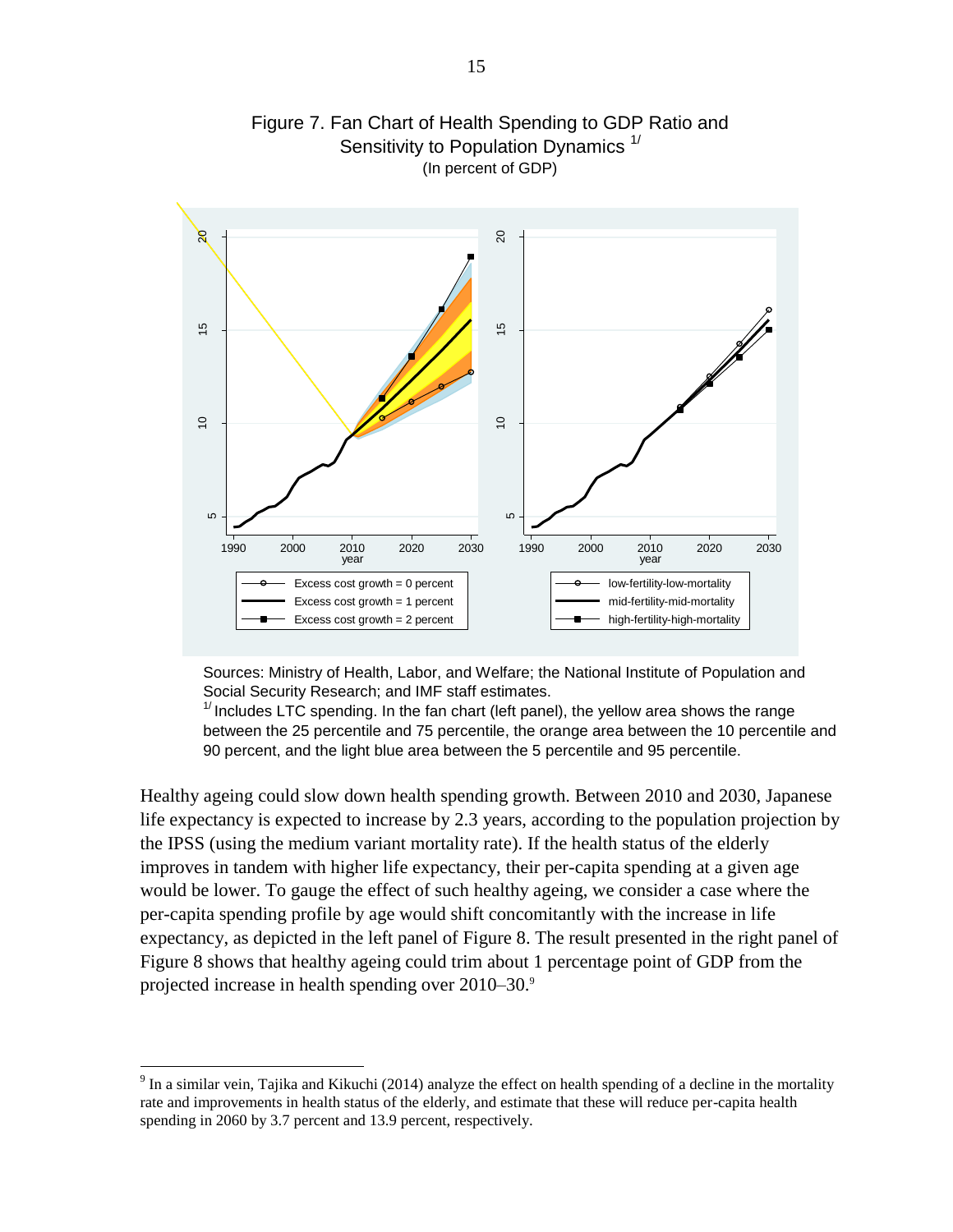

#### Figure 8. Effect of Healthy Ageing

Sources: Ministry of Health, Labor, and Welfare; the National Institute of Population and Social Security Research; and IMF staff estimates.

Economic growth can also affect the health spending to GDP ratio in the long run. In the analysis above, we focused on excess cost growth, assuming a stable relationship between health spending and economic growth. We take this approach to avoid pinning down the long-run GDP growth rate in light of large forecasting errors. Nevertheless, the fact that health spending growth was much higher than economic growth in the last two decades (see Table 1 and the left panel of Figure 3) warrants discussion of an illustrative scenario where health spending is "decoupled" from economic growth. The latest government projection envisages a real GDP growth rate of about 2 percent per year for 2013–2022 under a scenario with growth-enhancing reforms (the "reform scenario"), while also presenting a pessimistic scenario with a real GDP growth rate of about 1 percent per year (the "pessimistic scenario").<sup>10</sup> Assuming the annual growth rate of the benchmark per capita health spending in real terms at 2 percent as observed during the last decades (see Table 1), and incorporating the average population growth rate of -0.5 percent per year during 2010–30 (under the mid-fertility-mid-mortality assumption), the GDP growth rate for the reform scenario would imply excess cost growth of -0.5 percent per year, which corresponds to an increase in health spending by 2.2 percentage points of GDP over 2010–30. Similarly, the pessimistic scenario would be equivalent to excess cost growth of 0.5 percent per year, which implies an increase of health spending by 4.7 percentage points of GDP over 2010–30.

<sup>&</sup>lt;sup>10</sup> Produced by the Cabinet Office, Government of Japan. See [http://www5.cao.go.jp/keizai2/keizai](http://www5.cao.go.jp/keizai2/keizai-syakai/shisan.html)[syakai/shisan.html.](http://www5.cao.go.jp/keizai2/keizai-syakai/shisan.html)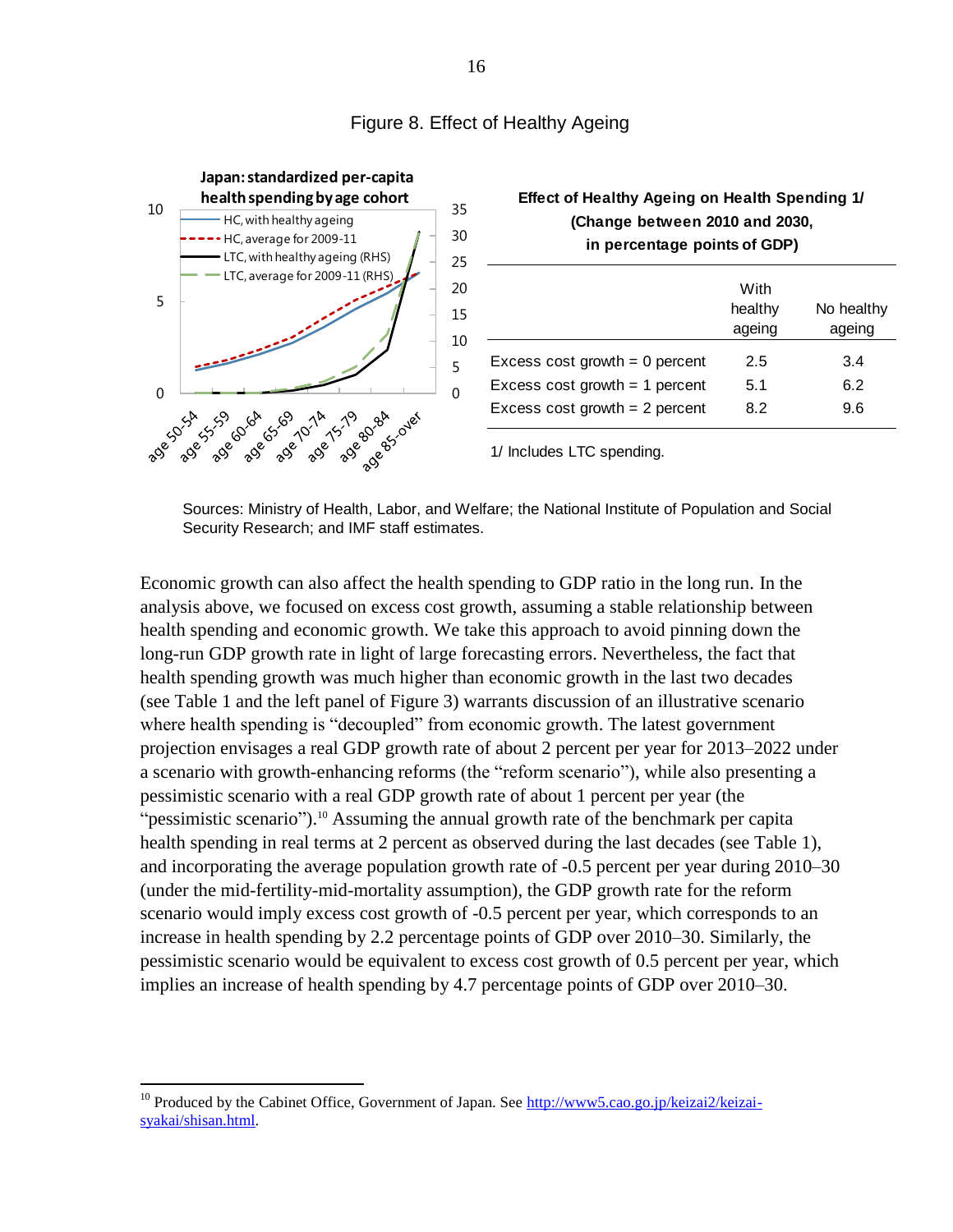## **Financing mix projection**

Health spending is financed by premium contributions, patient copayments (out-of-pocket spending), and government transfers. In 2010, premium contributions accounted for 48 percent of health spending (48 percent for HC and 45 percent for LTC), and patient copayments for 13 percent (13 percent for HC and 10 percent for LTC). The reminder, 39 percent of health spending, is financed by government transfers (by both the central and local governments).

The working age population carries a heavier burden of premium contributions and copayments than the elderly. Figure 9 depicts premium contributions and copayments for HC spending by age cohort in 2010, as a percent of HC spending for each cohort.<sup>11</sup> Since Japan's health insurance system is built on a social insurance principle, the working age population financially supports the elderly who are vulnerable to financial and health risks. Reflecting this, age-specific premium contributions for working age groups (aged between 20 and 55) exceed their HC spending. The ratio of contributions to HC spending declines with age as HC spending becomes disproportionately higher as individuals get older. With higher HC spending at older age, the ratio reaches even below 10 percent for those aged 75 years and older. Likewise, the ratio of copayments to spending is disproportionately higher for the young: the ratio for HC spending is above 20 percent for people of age 5–69 years and below 10 percent for age 70 years and more.

## Figure 9. Japan: Premium Contributions and Patient Copayments for Health Care by Age Cohort, 2010 (In percent of health care spending for each age cohort)



Source: Ministry of Health, Labor, and Welfare.

Taking this profile into account, we project the long-term financing mix of health spending. We focus on the scenario with annual excess cost growth of 1 percent. To project contribution payments and copayments for HC spending, we apply the profile of age-specific

 $\overline{a}$ <sup>11</sup> The source is [http://www.mhlw.go.jp/file/06-Seisakujouhou-12400000-Hokenkyoku/nenrei\\_h22.pdf.](http://www.mhlw.go.jp/file/06-Seisakujouhou-12400000-Hokenkyoku/nenrei_h22.pdf)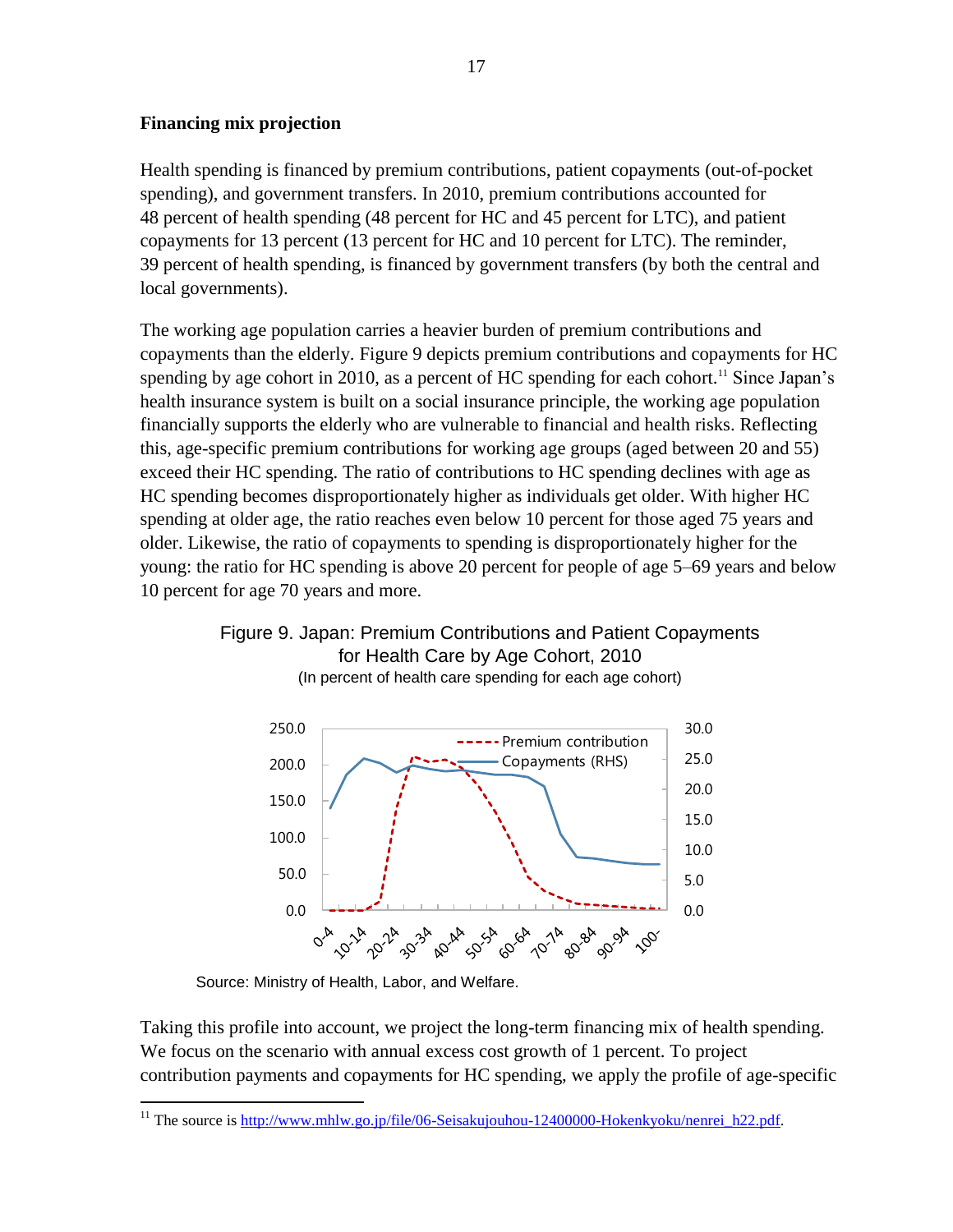premium contributions in percent of spending and copayment rates in 2010 (as depicted in Figure 9). For LTC spending, we project the financing mix based on the statutory splitting rule (45 percent by premium contributions, 10 percent by copayments, and 45 percent by government transfers). Government transfers are then computed as the residual (total HC and LTC spending minus the sum of premium contributions and copayments). Figure 10 shows the projected financing mix through 2030 in percent of total spending as well as in percent of GDP.





Sources: Ministry of Health, Labor, and Welfare; the National Institute of Population and Social Security Research; and IMF staff estimates.  $1/$  Includes LTC spending.

Three observations are worth highlighting. First, the share of health spending financed by copayments is projected to decline marginally from 13 percent in 2010 to 12 percent in 2030. This reflects population ageing, that is, the rising share of the elderly whose effective copayment rate is lower. As a percent of GDP, copayments will increase by 0.6 percentage points over 2010–30 since assumed excess cost growth raises the spending ratio to GDP.

Second, premium contributions are projected to increase as a percent of GDP, from 4.4 percent in 2010 to 6.6 percent in 2030.<sup>12</sup> For HC, this occurs mainly because excess cost growth raises HC spending regardless of age cohort, thereby bringing up premium contributions relative to GDP. For LTC, premium contributions will increase in parallel with total spending owing to their fixed financing share (45 percent). This will result in a

 $12$  Ueda and others (2011) also analyze the long-run financing mix, taking account of the institutional setting on how premium contributions are determined, especially in consideration of burden sharing for HC spending by the elderly. Their projection envisages a higher level of premium contributions than ours.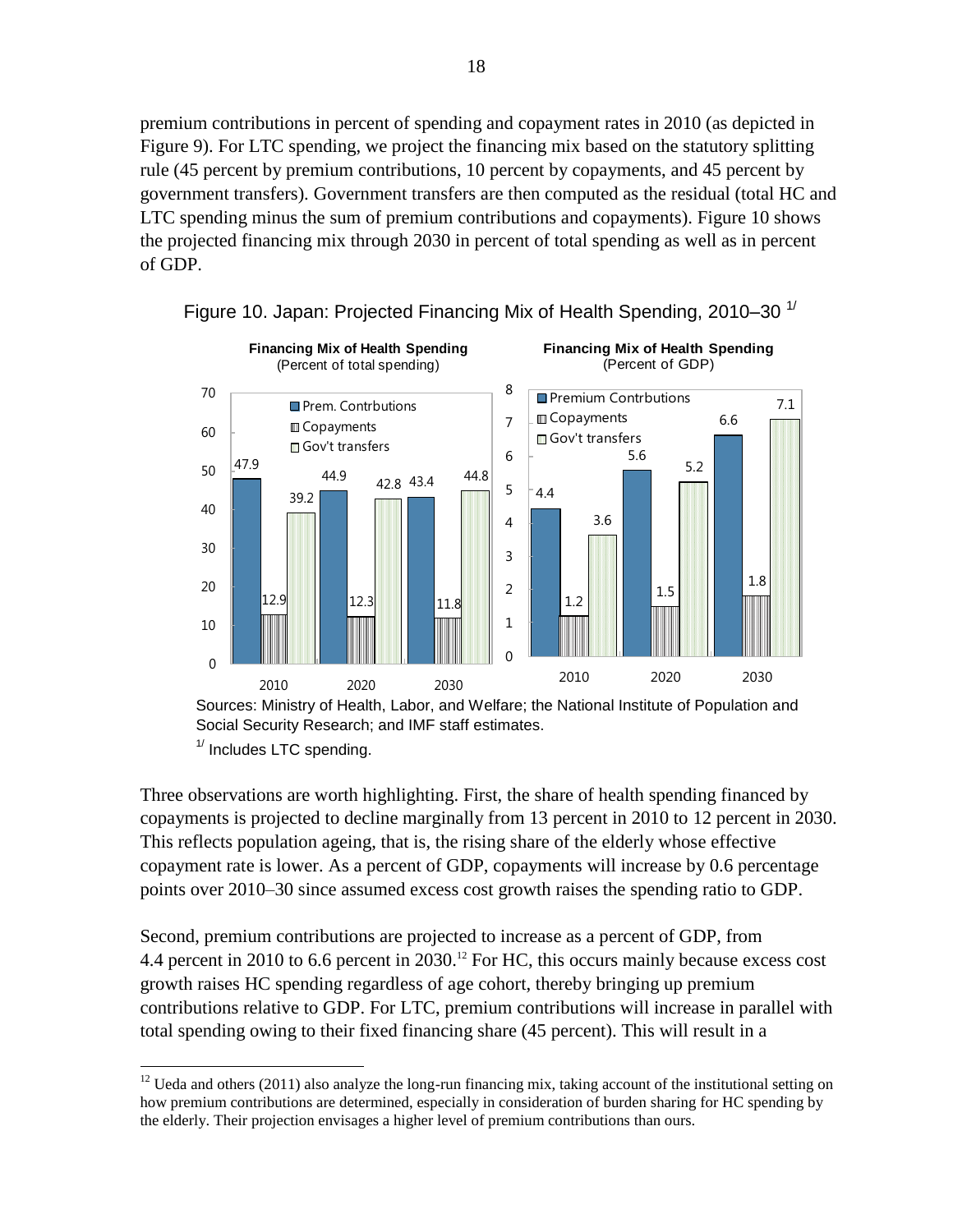substantial increase in the *contribution rate*, i.e., premium contributions as a percent of labor earnings (for the working age population) or pension benefits (for the retirees).<sup>13</sup> For HC, the increase in the contribution rate will be disproportionately higher for the working-age population, whose contributions will increase from 3¾ percent of labor income in 2010 to 12 percent in 2030 (Figure 11). Despite this, premium contributions as a percent of health spending are projected to decrease from 48 percent in 2010 to 43 percent in 2030. This is mainly because population ageing reduces the share of the working age population who contributes much more than retirees.







Third, government transfers need to increase because higher premium contributions and copayments fall short of the overall spending increase. Government transfers are projected to increase from 3.6 percent of GDP in 2010 to 7.1 percent of GDP in 2030. To put this figure in perspective, the "financing gap" of 3.5 percentage points of GDP by 2030 is equivalent to raising the consumption tax rate by 7 percentage points.

#### **Comparison of spending projections with other studies**

To conclude this section, we compare our projections with those made by the government and other researchers (Table 2). Key observations are as follows.

 The latest government projection envisages an increase of 4–5 percentage points of GDP for public health spending over the next two decades. Spending is larger in the reform scenario than in the no-reform scenario because the former incorporates

 $\overline{a}$  $13$  The detailed methodology is described in Appendix II.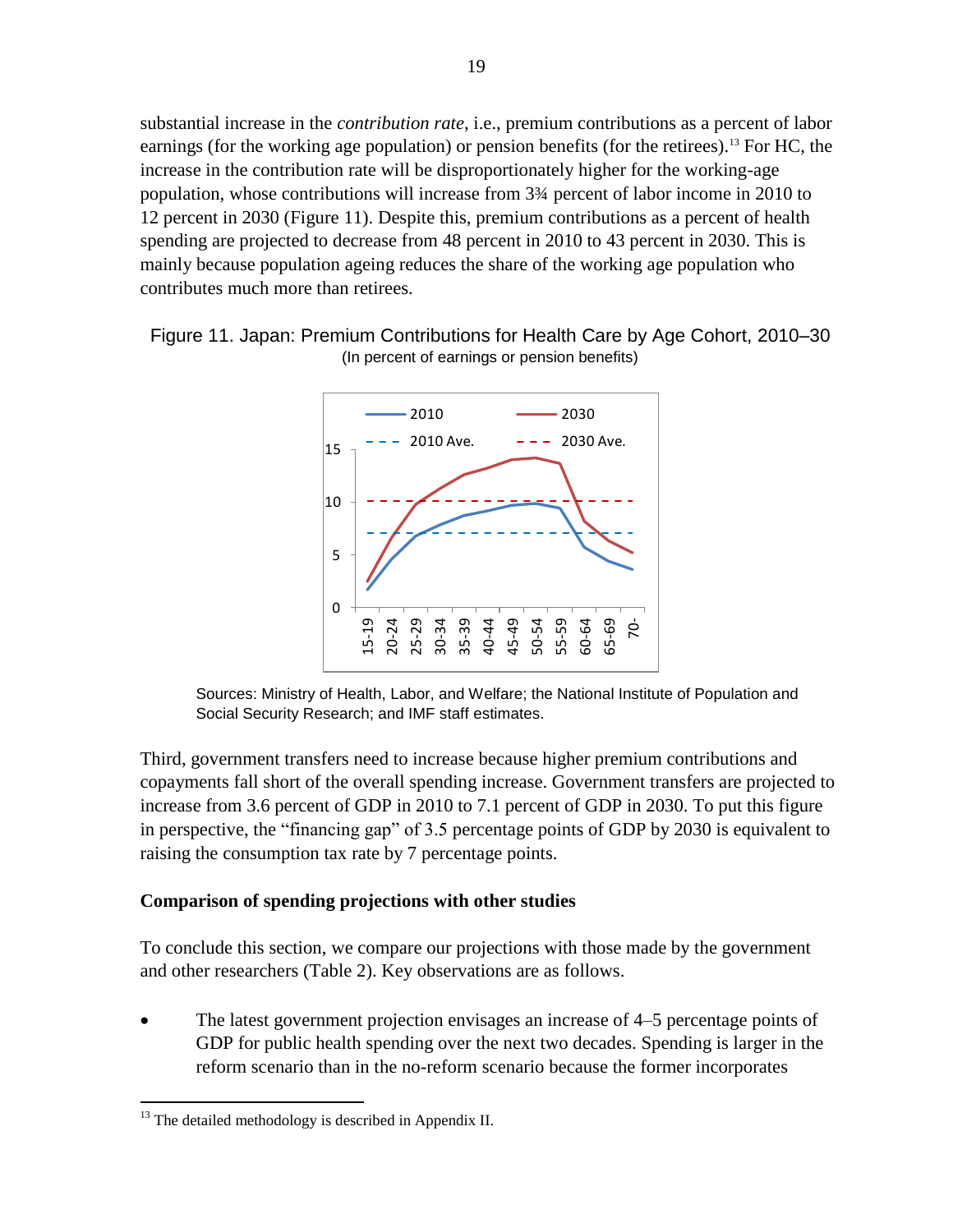reorganization of the health care system, which aims to reduce the average length of hospital stays by increasing the number of doctors and nurses. These projections are more pessimistic than our projection with no excess cost growth, but more optimistic than the one with 1 percent excess cost growth.

- The IMF Fiscal Monitor (IMF, 2014) projects public health spending to rise by about 2 percentage points of GDP over 2010–30. This is more optimistic than our projections mainly for two reasons. First, the Fiscal Monitor projection envisages zero excess cost growth for Japan, since it assumes convergence of the long-run excess cost growth toward the average during the last *three* decades (as discussed above, Japan's average excess cost growth was about zero during this period). Second, the Fiscal Monitor projection envisages healthy ageing, resulting in a smaller ageing effect than our projections. Thus, the Fiscal Monitor projection is broadly in line with our scenario with healthy ageing and zero excess cost growth.
- The projection by the OECD (De La Maisonneuve and Oliveira Martins, 2013) envisages public health spending to rise by 2–3 percentage points of GDP for 2010– 30 and 3–8 percentage points for 2010–60. Their projection is more optimistic than ours mainly because of a smaller ageing effect.
- The long-run projections by the Fiscal System Council (2014a) and Ueda et al. (2011, 2014) are more pessimistic than our projection with no excess cost growth, reflecting the increasing trend of utilizing in-house long-term care services and labor cost, but more optimistic than the one with 1 percent excess cost growth.<sup>14</sup>

 $14$  The Fiscal System Council uses the methodology of Ueda et al. (2014). (https://www.mof.go.jp/about\_mof/councils/fiscal\_system\_council/subof\_fiscal\_system/proceedings/material/zaiseia260428.html).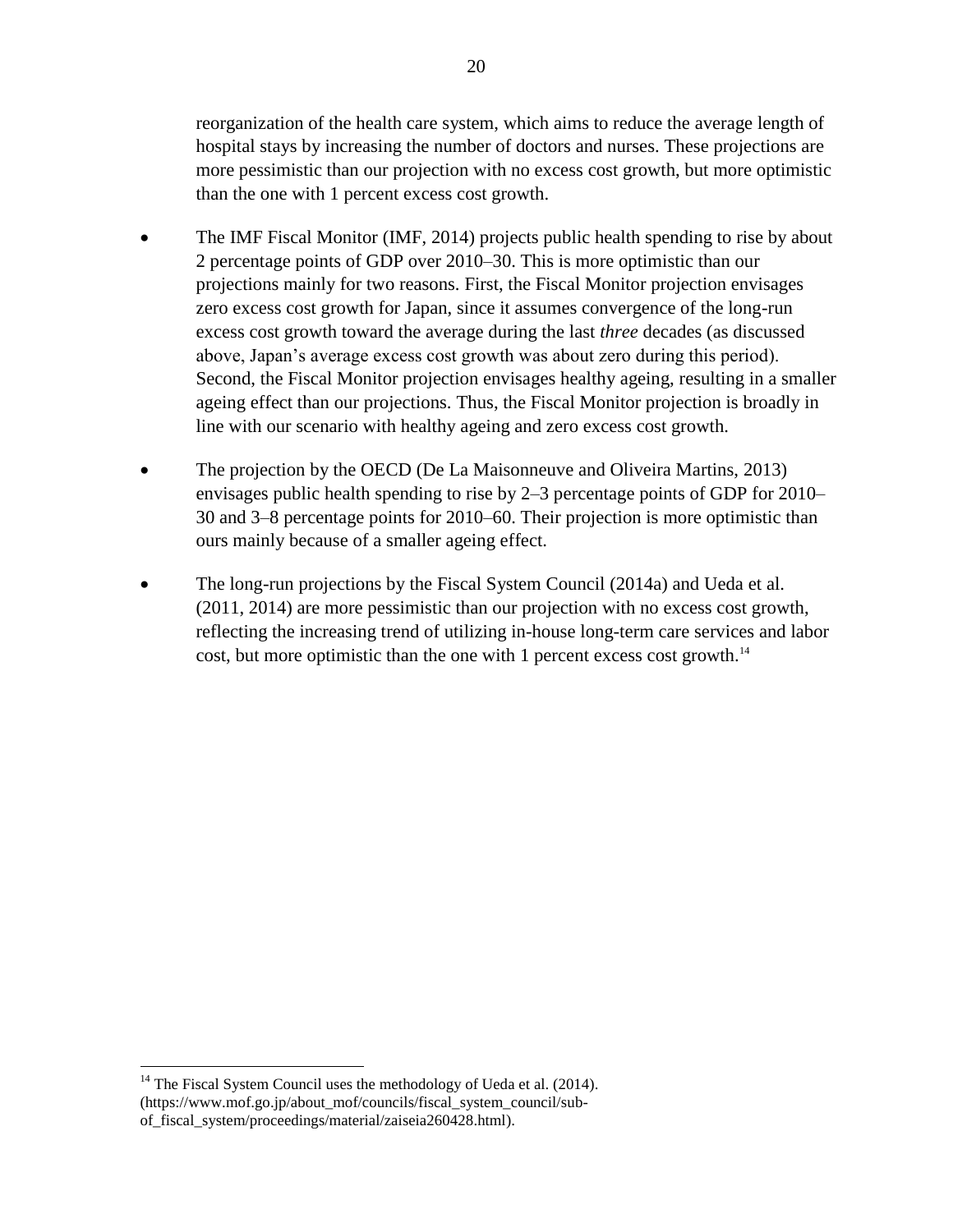## **Table 2. Japan: Comparison of Projected Increases in Health Spending, 2010–60**

|                                                        |                               |       | 2010-30     |          | 2010-60<br>Ageing / |             |          |
|--------------------------------------------------------|-------------------------------|-------|-------------|----------|---------------------|-------------|----------|
|                                                        |                               |       | Ageing /    |          |                     |             |          |
|                                                        | Definition of spending        | Total | demographic | Other    | Total               | demographic | Other    |
| Our projection                                         |                               |       |             |          |                     |             |          |
| Without healthy ageing                                 |                               |       |             |          |                     |             |          |
| Excess cost growth = $0\%$                             | $HC + LTC$ , public + private | 3.4   | 3.4         | 0.0      | 6.8                 | 6.8         | 0.0      |
| Excess cost growth = $1\%$                             | $HC + LTC$ , public + private | 6.2   | 3.4         | 2.8      | 17.2                | 6.8         | 10.4     |
| Excess cost growth = $2\%$                             | $HC + LTC$ , public + private | 9.6   | 3.4         | 6.2      | 34.1                | 6.8         | 27.3     |
| Excess cost growth = $1\%$                             | HC + LTC, public only         | 5.6   | 3.1         | 2.5      | 15.6                | 6.2         | 9.4      |
| With healthy ageing                                    |                               |       |             |          |                     |             |          |
| Excess cost growth = $0\%$                             | $HC + LTC$ , public + private | 2.5   | 2.5         | 0.0      | $\cdots$            | $\cdots$    | $\cdots$ |
| Excess cost growth = $1\%$                             | $HC + LTC$ , public + private | 5.1   | 2.5         | 2.6      | $\cdots$            | $\cdots$    | $\cdots$ |
| Excess cost growth = $2\%$                             | $HC + LTC$ , public + private | 8.2   | 2.5         | 5.7      | $\cdots$            | $\cdots$    | $\cdots$ |
| The government projection, March 2012 1/               |                               |       |             |          |                     |             |          |
| No reform scenario                                     | HC + LTC, public only         | 4.2   | $\cdots$    | $\cdots$ | $\cdots$            | $\cdots$    | $\cdots$ |
| Reform scenario                                        | HC + LTC, public only         | 5.1   | $\cdots$    | $\cdots$ | $\cdots$            | $\cdots$    | $\cdots$ |
| Fiscal monitor (IMF, 2014) 2/                          | HC + LTC, public only         | 2.2   | 2.2         | 0.0      | $\cdots$            | $\cdots$    | $\cdots$ |
| OECD (De La Maisonneuve and Oliveira Martins, 2013) 2/ |                               |       |             |          |                     |             |          |
| Cost pressure scenario                                 | HC + LTC, public only         | 2.8   | 0.8         | 2.0      | 7.7                 | 1.1         | 6.6      |
| Cost containment scenario                              | HC + LTC, public only         | 2.1   | 0.8         | 1.3      | 3.3                 | 1.1         | 2.2      |
| Ueda and others (2011)                                 | $HC + LTC$ , public + private | 3.9   | $\ldots$    | $\ldots$ | 8.8                 | $\cdots$    | $\cdots$ |
| Ueda and others (2014)                                 | $HC + LTC$ , public + private | 4.1   | $\cdots$    | $\cdots$ | 8.6                 | $\cdots$    | $\cdots$ |
|                                                        | HC + LTC, public only         | 3.7   | $\cdots$    | $\cdots$ | 7.9                 | $\cdots$    | $\cdots$ |

(In percentage points of GDP)

Sources: references cited; and IMF staff estimates.

<sup>1/</sup> http://www.mhlw.go.jp/seisakunitsuite/bunya/hokabunya/shakaihoshou/dl/shouraisuikei.pdf. Spending projection is available only for 2015, 2020, and 2025. Projection for 2030 is calculated by authors with linear extrapolation.

 $^{2}$  Uses OECD spending data based on SHA. Computed by the authors from Statistical Table 12a of IMF (2014), which shows an increase in Japan's public health spending by 1.8 percentage points of GDP during 2014–30.

#### **III. REFORM OPTIONS**

#### **A. Options to Contain Health Spending Growth**

Policy options to curb health spending growth are classified into three broad categories: macro-level controls to cap spending or to regulate the price and quantity of services; microlevel reforms to improve the functioning of the health system to increase spending efficiency; and demand-side reforms to curb health care demand by increasing cost sharing by patients (Clements and others, 2012).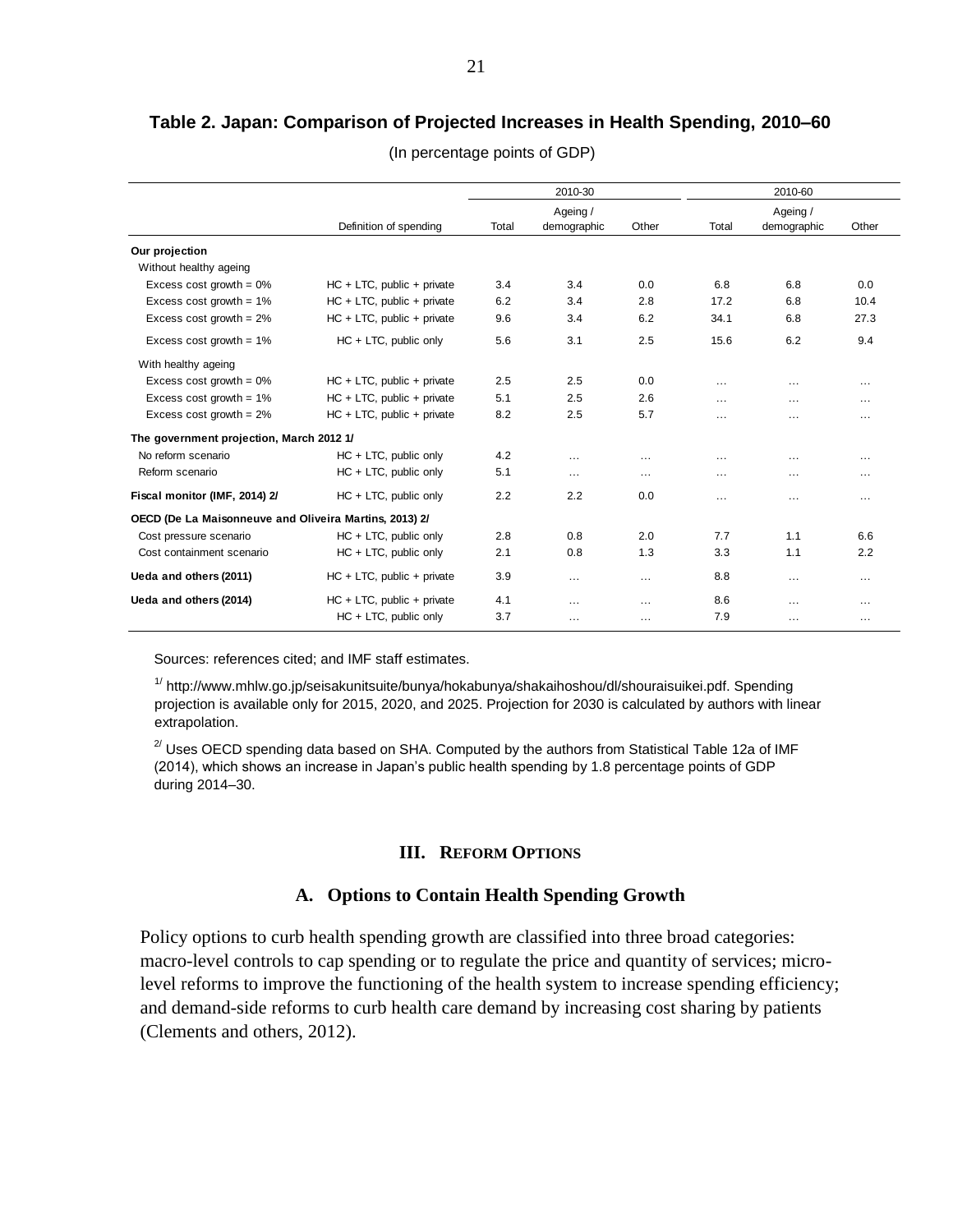In this subsection, we discuss possible macro- and micro-level options for Japan. As a macrolevel control, budget caps and supply constraints can be effective, albeit with caveats. Microlevel reforms such as introducing gatekeepers and reforming provider payment arrangements can prevent inefficient use of health care resources. Other options such as expanding the use of generic medicines and promoting prevention of lifestyle related diseases can also generate savings. Our analysis builds on the current policy framework in Japan, the institutional indicators published by OECD (Joumard and others, 2010; see Appendix III for details), as well as existing studies such as OECD (2009), McKinsey (2009), Hashimoto and others (2011), Shibuya and others (2011), and the 2013 report by the National Council on Social Security System Reform ("the 2013 National Council Report").<sup>15</sup> Demand-side reforms will be discussed in the context of financing options in the next subsection.

## **Budget caps**

Introducing budget caps for hospitals or health care providers can help contain health spending. Budget caps are a typical macro-level control, and refer to limits on overall health care spending for hospitals and practitioners. Case studies indicate that they were used to contain cost increases in many successful reform episodes (Clements and others, 2012). Budget caps, however, must be designed carefully. They are a blunt instrument to contain costs and can limit access to health care, as evidenced by longer waiting times for elective surgery in Canada, Sweden, and the United Kingdom during the period of expenditure consolidation (Clements and others, 2012). Health care providers in Japan are currently not subject to a budget cap. Reflecting this, the OECD indicator for the stringency of the budget constraint is 0 for Japan (the indicator ranges between 0 and 6 with the score of 6 representing the most stringent), while the OECD average is 2.0.

Introducing budget caps would be challenging in Japan. While strict budget caps tend to be implemented in countries where public health providers play a predominant role (such as Italy and Sweden), public hospitals account for only about 30 percent of total hospital beds in Japan. Nevertheless, health budget targets exist in countries where health services are mainly provided privately; in these counties, budget overshooting is possible, but it triggers costcontainment measures (Paris and others,  $2010$ ).<sup>16</sup> Thus, there would be scope for Japan to draw from successful practices in other advanced countries.

 $\overline{a}$ <sup>15</sup> [http://www.kantei.go.jp/jp/singi/kokuminkaigi/pdf/houkokusyo.pdf.](http://www.kantei.go.jp/jp/singi/kokuminkaigi/pdf/houkokusyo.pdf)

<sup>&</sup>lt;sup>16</sup> Such countries are Australia, Belgium, France, Germany, and the Netherlands.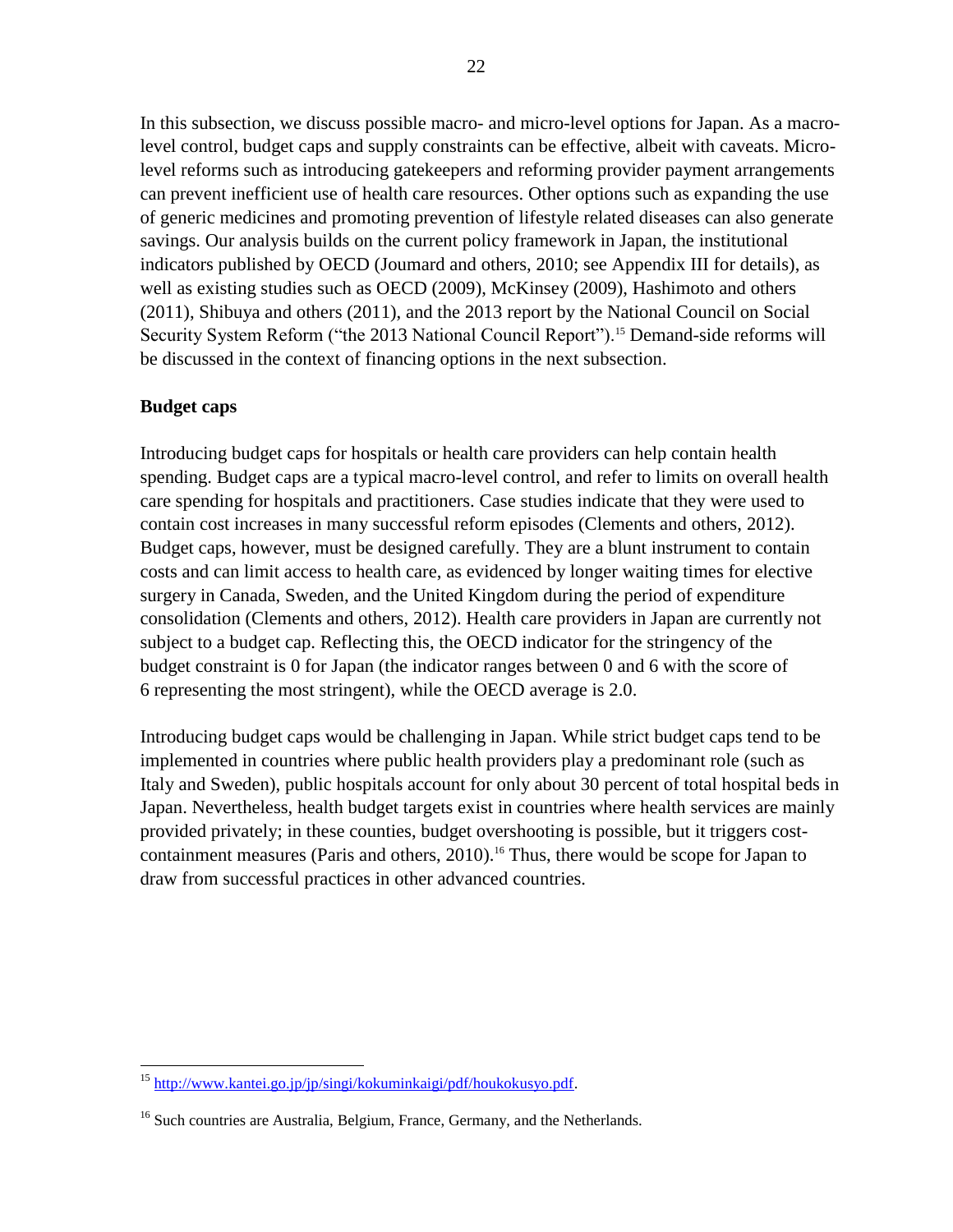#### **Supply constraints**

Supply constraints, another type of macro-level controls, aim to regulate the volume of health care supply including in areas such as workforce and medical facilities and equipments. In Japan, supply constraints are imposed on both workforce and facilities, but they are less effective for the latter (Table 3):

- The government controls the health care workforce with enrollment quotas for medical schools.<sup>17</sup> Reflecting this, the number of doctors per capita is lower in Japan than in other OECD countries.
- It also regulates the number of hospital beds by restricting installation of new units beyond benchmarks set at regional levels. Despite this, Japan has the highest number of beds per capita among OECD countries. Since hospitals are granted discretion over the purchase of medical equipments (Hashimoto and others, 2011), high-tech medical equipments are the most available in Japan on a per-capita basis.

|                                                 | Japan | OECD median | Japan's<br>ranking | No. of<br>countries |
|-------------------------------------------------|-------|-------------|--------------------|---------------------|
| Physicians per 1,000 population (head counts)   | 2.2   | 3.3         | 29th highest       | 34                  |
| Total hospital beds per 1,000 population        | 13.4  | 4.2         | 1st highest        | 34                  |
| Curative (acute) care beds per 1,000 population | 8.0   | 3.0         | 1st highest        | 34                  |
| MRI units, total, per million population        | 46.9  | 10.7        | 1st highest        | 32                  |
| CT scanners, total, per million population      | 101.3 | 16.1        | 1st highest        | 32                  |
| Doctors consultations, number per capita        | 13.1  | 6.6         | 2nd highest        | 34                  |
| Average length of stay at hospitals, days       | 18.2  | 7.2         | 1st highest        | 34                  |

## **Table 3. OECD Countries: Health Care System Characteristics, 2011 or Latest Year Available**

Source: OECD.

 $\overline{a}$ 

Redesigning supply constraints, especially targeted at the number of beds per capita and aimed to rationalize the abundance of medical equipments, may help contain health spending growth in Japan. According to the OECD indicator that measures the degree of regulation of health workforce and equipment, Japan's score is 1.5, lower than the average of 2.9 (the indicator ranges between 0 and 6 with the score of 6 representing the highest degree), suggesting potential room for additional supply constraints. The number of beds per capita would be an important target to contain per-capita health spending by the elderly, because these two indicators are positively correlated at prefecture levels. Japan could learn from the experience in Canada and Finland, where reduction of the number of beds helped contain health care spending. Nevertheless, supply constraints need to be carefully designed since

<sup>&</sup>lt;sup>17</sup> The nationwide quota was reduced from 8,280 in 1981 to 7,625 by 2003 and was frozen at this level until 2007. It has been gradually raised since 2008.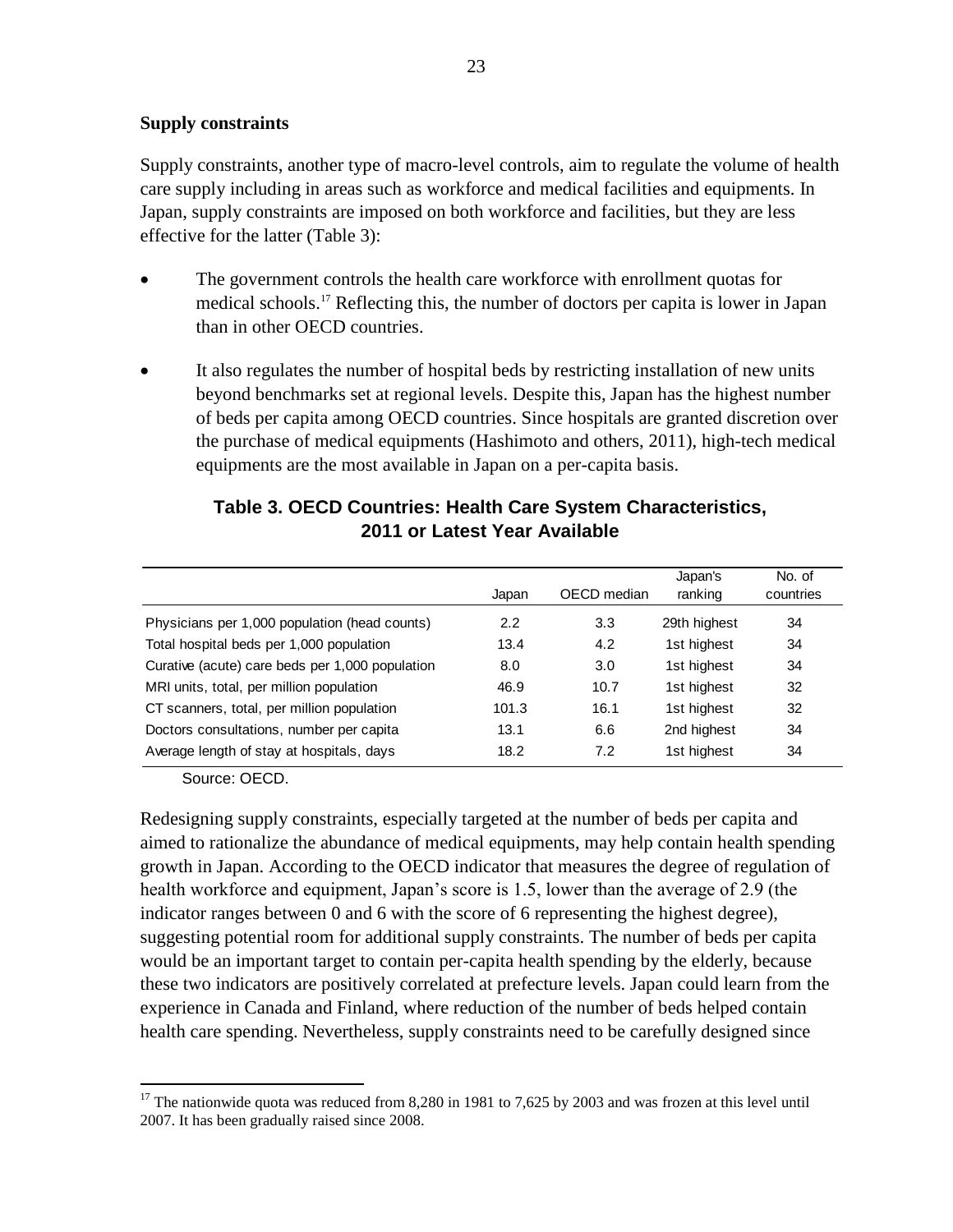they can be less effective when providers can circumvent or offset the effect of controls (Clements and others, 2012).

#### **Price controls**

Price controls, currently a primary lever for the Japanese government to control health spending, need to be designed carefully. The government determines prices of services covered by health and long-term care insurance, with prices adjusted every two years for health care and every three years for long-term care. The government restrained the price increase during 2003–08, and succeeded in reining in health spending especially in 2006 (Figure 12). Nevertheless, for HC, the price control measures in 2006 and 2008 were followed by a pickup in spending in the subsequent year. This seems consistent with a hypothesis that price controls are circumvented by service providers' reactions to increase service volumes or direct patients to higher-cost services (Docteur and Oxley, 2003). Also, at times, price adjustments across HC services resulted in unintended consequences and exacerbated distortions in the health system (the 2013 National Council Report). In this context, price controls should be carefully designed and can be complemented by other options.

## Figure 12. Japan: Price Index of HC and LTC Services and Per-capita Health Spending, 2003–11



(In annual percentage change)

Sources: Ministry of Health, Labor, and Welfare; and IMF staff estimates.  $1/$  Converted to real terms using the GDP deflator.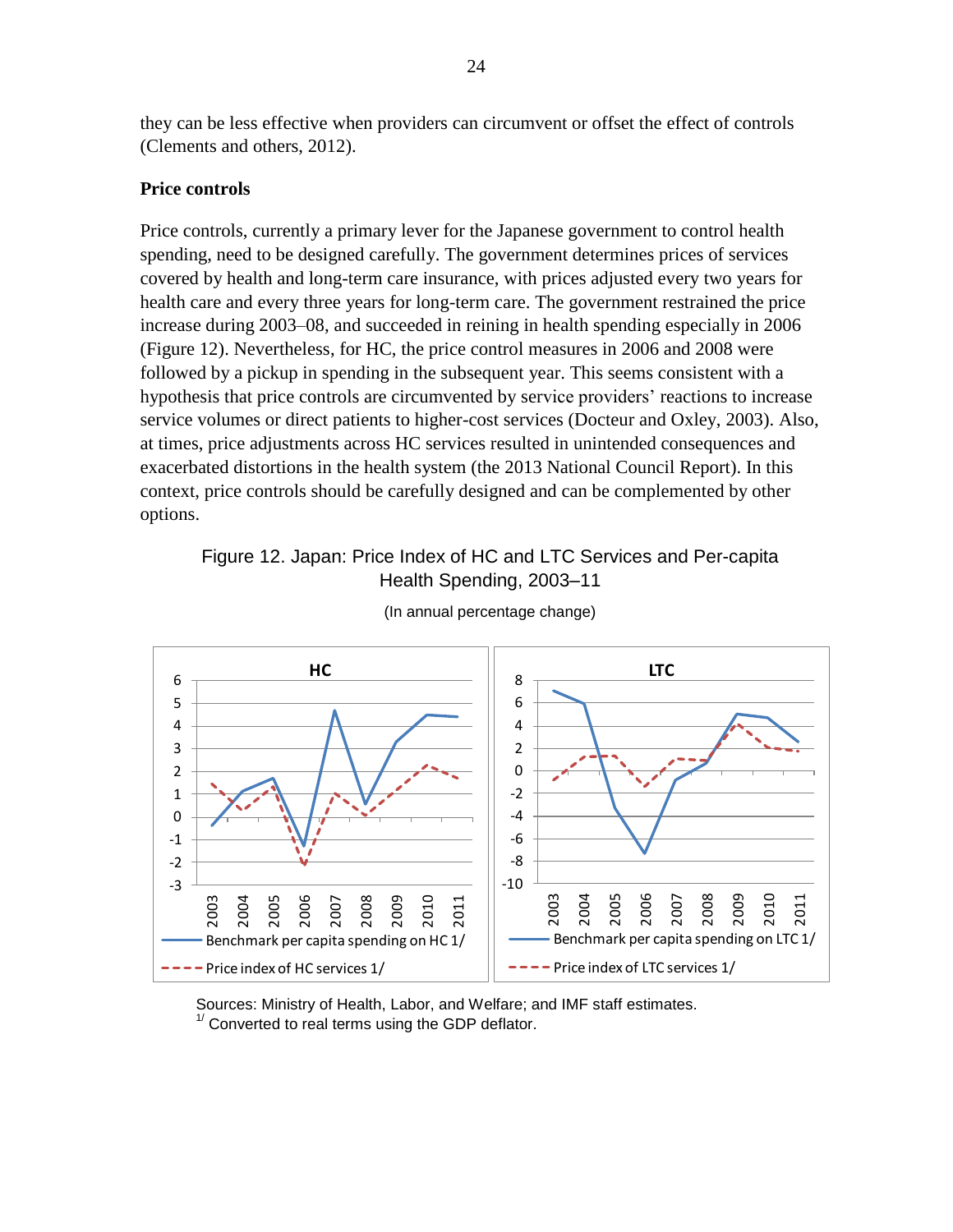#### **Reforming provider payment arrangements**

A micro-level reform of provider payment arrangements could help contain health spending by correcting incentive problems. Specifically, shifting from a fee-for-service arrangement (providers are paid according to the volume of services provided to patients) to a Diagnostic-Related Group (DRG) arrangement (providers are paid a fixed amount based on the diagnostics of a patient, regardless of the volume of services provided) would reduce supplier-induced health care demand and hence help contain spending growth.

With a fee-for-service arrangement used for compensating doctors and limited use of DRGtype arrangements for hospitals, Japan's system tends to encourage supplier-induced demand (Joumard and others, 2010). According to the OECD indicator to measure the strength of providers' incentives to increase the volume of care, Japan's score is 5.7, much higher than the OECD average of 3.1. This may explain, at least partially, the fact that doctor consultations per capita and the average length of hospital stay in Japan are very high compared with other advanced economies (Table 3). Moreover, the positive correlation between the average length of hospital stay and the number of beds per capita at prefecture levels (Figure 13, left panel) may reflect hospitals' desire to minimize unoccupied beds. Given that the average length of hospital stay is positively associated with per-capita health spending of the elderly at prefecture levels (Figure 13, right panel),<sup>18</sup> mitigating the incentive problem could be effective in reining in health spending growth.

## Figure 13. Japan: Per-capita HC Spending by the Elderly, Their Length of Hospital Stay, and the Number of Beds Per-capita, by Prefecture <sup>1/</sup>



Source: Ministry of Health, Labor, and Welfare. Scatter plots for 47 prefectures.

<sup>&</sup>lt;sup>18</sup> The Fiscal System Council (2014b) also points out that prefectures with the larger number of beds per-capita tend to have higher per capita health spending.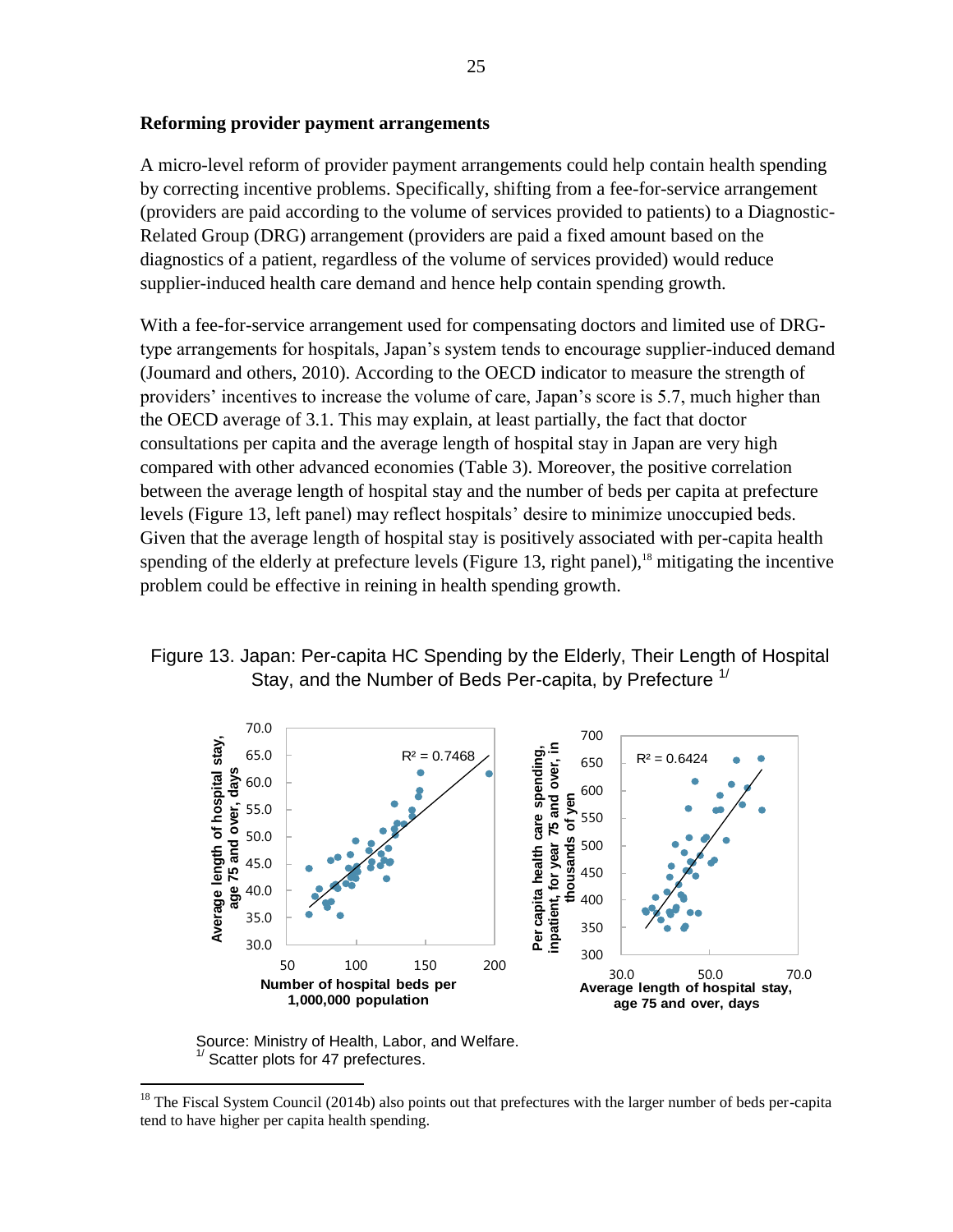#### **Introducing gatekeeping and improving public management**

As a micro-level reform, introducing gatekeeping arrangements could help contain spending without undermining health outcomes in Japan. Gatekeeping requires patients to register with a general practitioner and/or to receive referral from a general practitioner to access specialist care (Joumard and others, 2010). It can save healthcare costs by preventing unnecessary treatments. While 20 out of 29 OECD countries use gatekeeping arrangements at least to some extent, there is no such arrangement in Japan as patients are guaranteed "free access": they can choose hospitals and health care providers regardless of locations and specializations, and are not required to obtain referrals from general practitioners to receive secondary- or tertiary-level care.<sup>19</sup> The need for gatekeeping is emphasized in the 2013 National Council Report.

More broadly, there is room to improve public management and coordination of health care resources. The high share of private hospitals and providers, relatively lax supply controls, and the limited effectiveness of price controls seem to have led to suboptimal allocations of health care resources. For example, the share of hospitals that can offer highly acute care was about 40 percent in 2010, much higher than the range considered as ideal by the government (under 20 percent); a large number of long-term care beds still remain in hospitals, not in long-term care facilities as was intended when the long-term care insurance was launched (OECD, 2009); and a supply shortage of in-home care induces provision of long-term care at hospitals. Also, supply and demand mismatches exist across doctor specialties and regions (Shibuya and others, 2011; the 2013 National Council Report). While medium-term planning and target setting by prefecture governments started in 2006, it has not led to a dramatic decline in the average length of hospital stay, and the mismatches still persist. As proposed by the 2013 National Council Report and Shibuya and others (2011), a possible option is to strengthen the regulatory power of prefecture governments to monitor and coordinate resource allocations.

#### **Other options**

 $\overline{a}$ 

Policies to promote the use of generic medicines can save health care cost. Japan's utilization of generic medicines was 24 percent in 2009, while it was 89 percent in the United States, 75 percent in Germany, and 71 percent in the United Kingdom (Sheppard, 2010). Further incentivizing and advertizing the use of generic drugs should be pursued.

Prevention of lifestyle related diseases can promote healthy ageing. Major risk factors for non-communicable diseases, such as high blood pressure, smoking, and high concentrations of blood glucose, can be further reduced for the Japanese (Ikeda and others, 2011). The ongoing public campaign for prevention of lifestyle related diseases can be

<sup>&</sup>lt;sup>19</sup> To promote the usage of local practitioners, some large hospitals ask a patient who goes there without a reference letter from his/her local clinic to pay extra fees. The government is examining to make this additional payment mandatory and more expensive.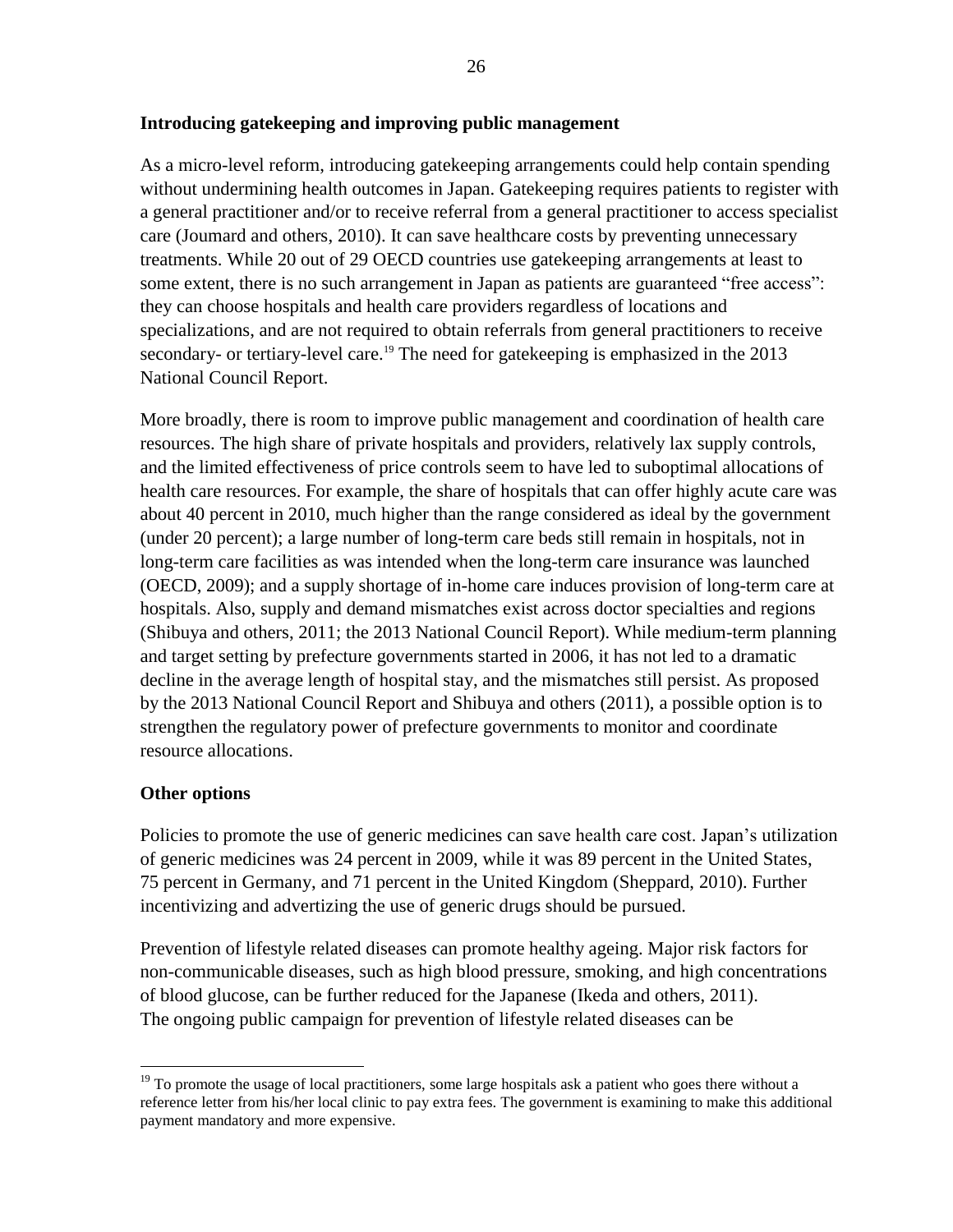supplemented by greater use of monetary incentives, such as higher tobacco taxes (OECD, 2009).

## **B. Options to Raise Copayments and Premium Contributions**

We discuss below raising patient copayments and premium contributions as options to finance higher health spending, taking account of their implications for economic efficiency and equity. $20$ 

## **Raising patient copayments**

 $\overline{a}$ 

Raising copayment rates would contain *public* health spending while reducing excess demand for health care and long-term care. Compared with other OECD countries, the copayments in Japan are relatively low both in levels and as percent of total spending (Figure 14), indicating potential room to increase copayment rates. Research indicates that higher copayment rates are also expected to discourage unnecessary demand, and thus help to contain total health spending.<sup>21</sup> Increasing copayments, however, should be designed carefully since it can weaken the effectiveness of public health insurance to protect against health risks and limit health care access by the poor (OECD, 2009). An option to address this is to further differentiate copayment rates based on income levels.

 $20$  Reviewing the scope of insurance coverage, i.e., the range of HC and LTC services covered by public insurance, may also be considered as an option.

<sup>&</sup>lt;sup>21</sup> Shigeoka (2013) estimates that out-of-pocket medical spending drops by about 70 percent when a patient turns 70 years old (because the copayment rate decreases from 30 percent to 10 percent), and this reduction drives up outpatient visits and inpatient admissions by 10 percent and 8 percent, respectively. He does not find that the increases in health care utilization improve health outcomes such as mortality.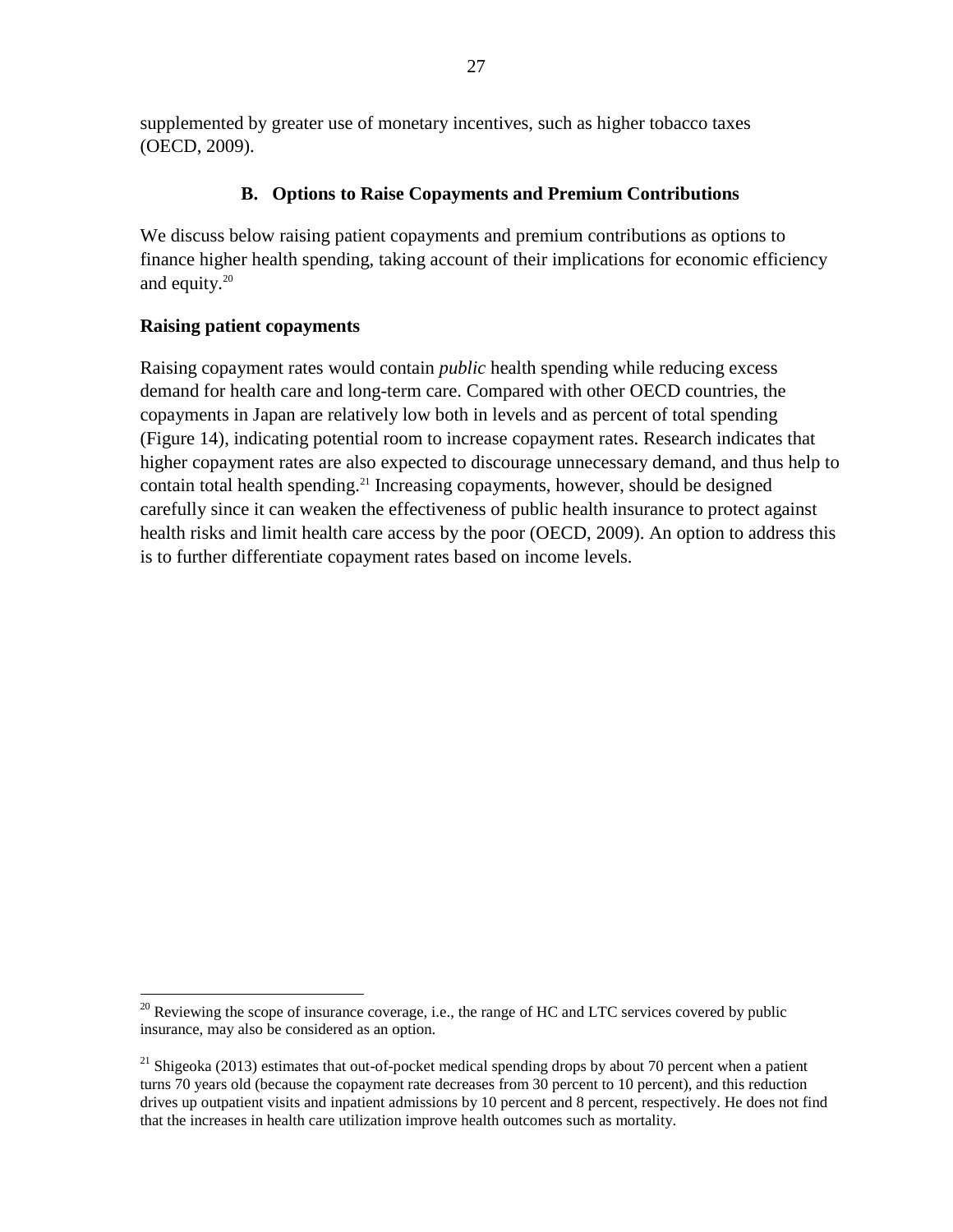Figure 14. OECD Countries: Out of Pocket Payments, 2011 or Latest Year Available <sup>1/</sup>



Source: OECD.  $<sup>1/</sup>$  Including for LTC.</sup>

#### **Raising premium contributions**

Raising premium contributions have benefits and costs. As a benefit, the link between contributions and income can be tightened to ameliorate negative effects of health care reforms on income inequality. There is scope to strengthen the link in Japan; for example, ceilings on individual premium contributions can be increased, as proposed by the 2013 National Council Report. As a major disadvantage, higher premium contributions could increase the labor tax wedge (the sum of personal income tax and employee plus employer social security contributions), thereby reducing labor supply and demand. This can be mitigated by introducing a progressive contribution (or payroll tax) schedule (i.e., the contribution rate rises as income rises), which can reduce tax wedges for low-skilled workers where distortions are the largest (IMF, 2012).

Premium contributions can also be increased by reducing inequality in contribution payments. Among others, the current system exempts dependent spouses of employees covered by employment-based HC insurance programs (Kyokai Kempo, Kumiai Kempo, and Mutual Aid Associations; see Box 1) from paying health care insurance premiums if their annual earnings are below 1.3 million yen (approximately US\$13,000), while dependent spouses of self-employed workers (covered by the NHIP) are required to pay contributions. This also creates work disincentives, providing the exempted spouses with a strong incentive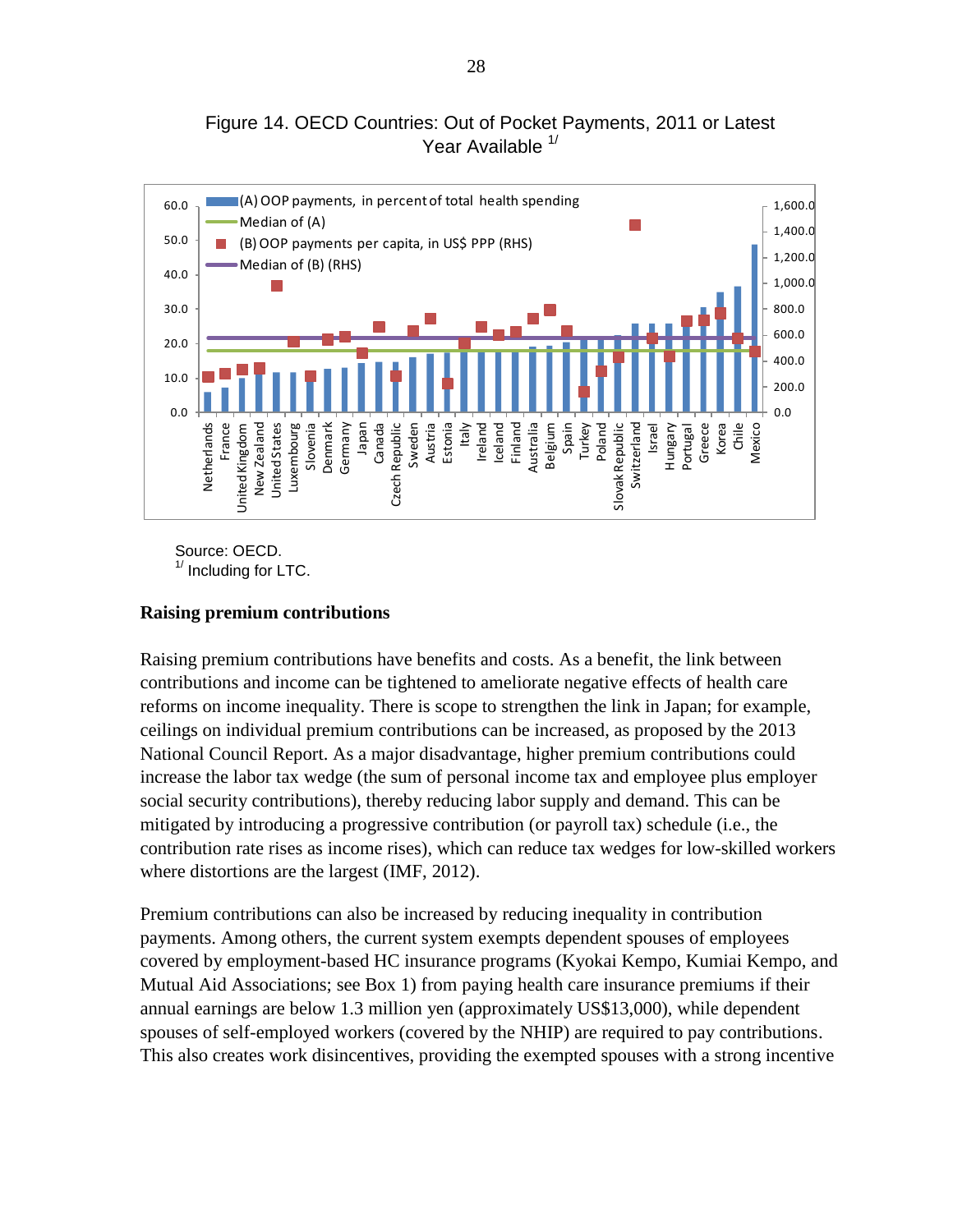to work part-time and keep their labor earnings below the threshold.<sup>22</sup> More generally, inequality in the contribution rates across health care insurers should be reduced, given that the average contribution rate for the NHIP is three times as high as that for employmentbased Kumiai Kempo insurance programs (Ikegami and others, 2011).

## **C. Estimated Fiscal Savings**

Table 4 summarizes estimates of fiscal savings from the reform options discussed above.

- Introducing budget caps, strengthening supply controls, and introducing gatekeepers could contain health spending by about 0.7 percentage points of GDP by 2030. This is based on a cross-country econometric model adopted by Clements and others (2012), which regresses excess cost growth on the OECD indicators of health system characteristics.<sup>23</sup> Due to possible estimation errors, these estimates should be regarded as highly illustrative.
- Incentivizing use of generic drugs and promoting prevention of lifestyle related diseases could contain health spending by about 0.4 percentage points of GDP by 2030. This is based on estimates by the government.
- Raising health care copayment rates for patients aged 70 and older and those for longterm care by 5 percentage points in effective terms would generate fiscal savings of 0.6 percentage points of GDP by 2030 (this estimate does not factor in the possible dampening effects of higher copayments on service utilization). Collecting premium contributions from dependent spouses who currently are exempted from paying them could add revenue of 0.3 percent of GDP by 2030.

 $22$  Winding down this exemption should be pursued in tandem with reforming a similar preferential treatment on pension contributions. Kashiwase, Nozaki, and Tokuoka (2012) discuss collecting pension contributions from dependent spouses.

<sup>&</sup>lt;sup>23</sup> The saving for reforming provider payment arrangements cannot be calculated because the coefficient has the wrong sign. Price controls in Japan is slightly more stringent than in other OECD countries.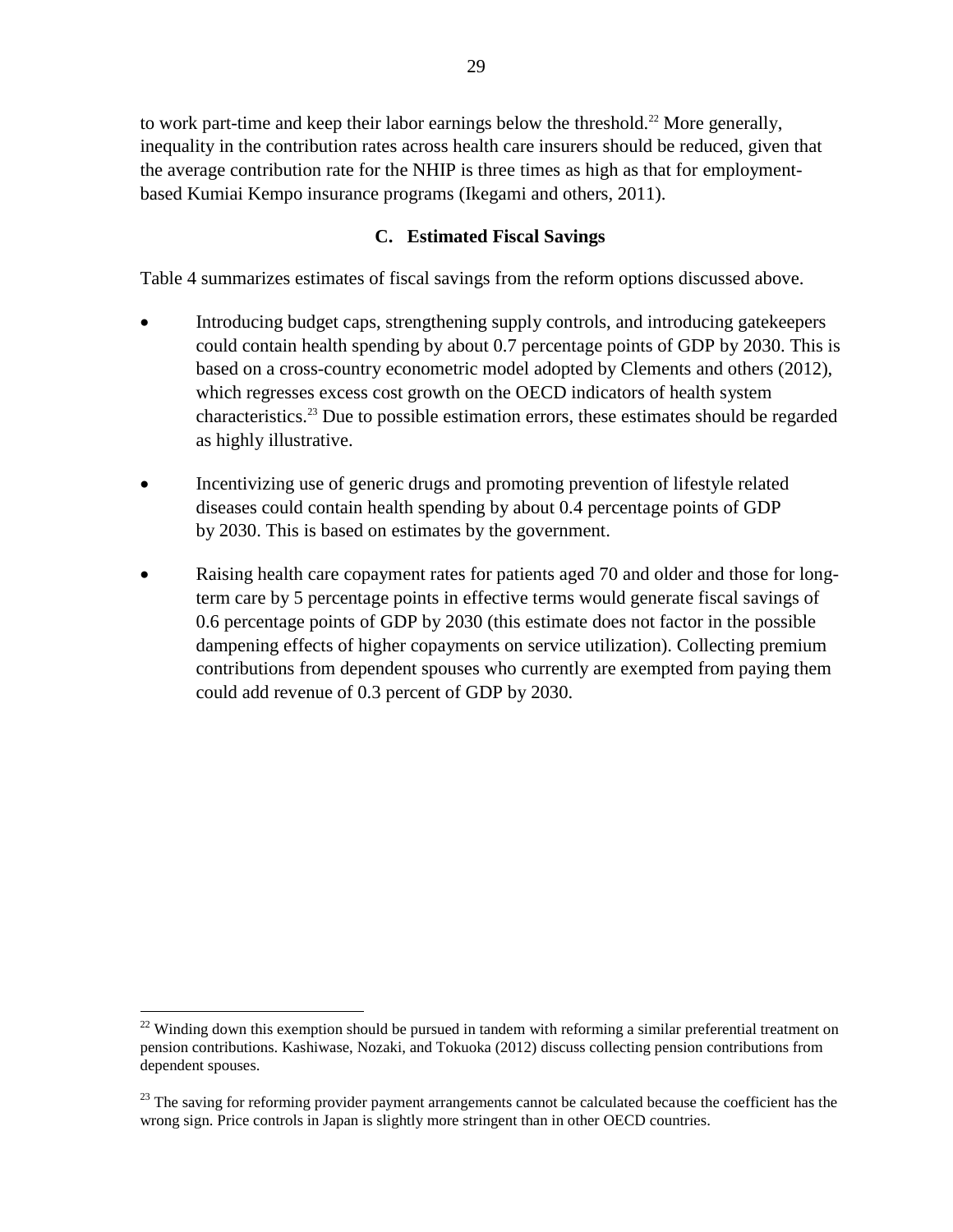# **Table 4. Japan: Estimated Fiscal Savings from Reform Options**

(In percentage points of GDP)

|                                                       | Estimated savings in 2030 |
|-------------------------------------------------------|---------------------------|
| Options to contain health spending growth             |                           |
| Introduce budget caps                                 | 0.2                       |
| Strengthen supply constraints                         | 0.2                       |
| Introduce gatekeeping                                 | 0.3                       |
| Incentivize use of generic drugs                      | 0.3                       |
| Promote prevention of lifestyle related diseases      | 0.1                       |
| Options to raise copayments and premium contributions |                           |
| Increase copayment rates by 5 percent                 |                           |
| for elderly 1/                                        | 0.6                       |
| Collect premiums from depndent spouses 2/             | 0.3                       |
| Total                                                 | 1.9                       |
|                                                       |                           |

Sources: Ministry of Health, Labor, and Welfare; Clements and others, 2012; Joumard and others, 2010; and IMF staff estimates.

 $1/$  For health care patients with age of 70 years and more and all long-term care users.

 $2^{2}$  For those who are currently exempted from premium payments.

#### **IV. CONCLUDING REMARKS**

In this paper, we analyzed Japan's health spending in the past and in the future, and discussed possible reform options to keep spending growth at bay. Our findings are threefold. First, two-thirds of the spending increase over the last two decades resulted from population ageing, and the rest from excess cost growth. Second, health spending is likely to increase substantially over the long run. The ageing effect alone will raise health spending from 9½ percent of GDP in 2010 to 13 percent of GDP in 2030. In addition, if excess cost growth continues at the trend rate observed during the last two decades, health spending will balloon to 15½ percent of GDP in 2030. Third, there is scope to introduce micro-level and macrolevel reforms in Japan that can potentially contain spending. On the financing side, while raising copayments and premium contributions can contain government transfers to the health system, these options should be designed to preserve equity.

Our projections for health spending and the financing mix entail large uncertainty, especially because the source of excess cost growth is not clear. In addition, the key question for Japan is how to curtail per-capita spending by the elderly. Micro-level research could shed light on these questions. For example, it would be useful to examine factors that contribute to significant disparities in per-capita spending by the elderly across regions.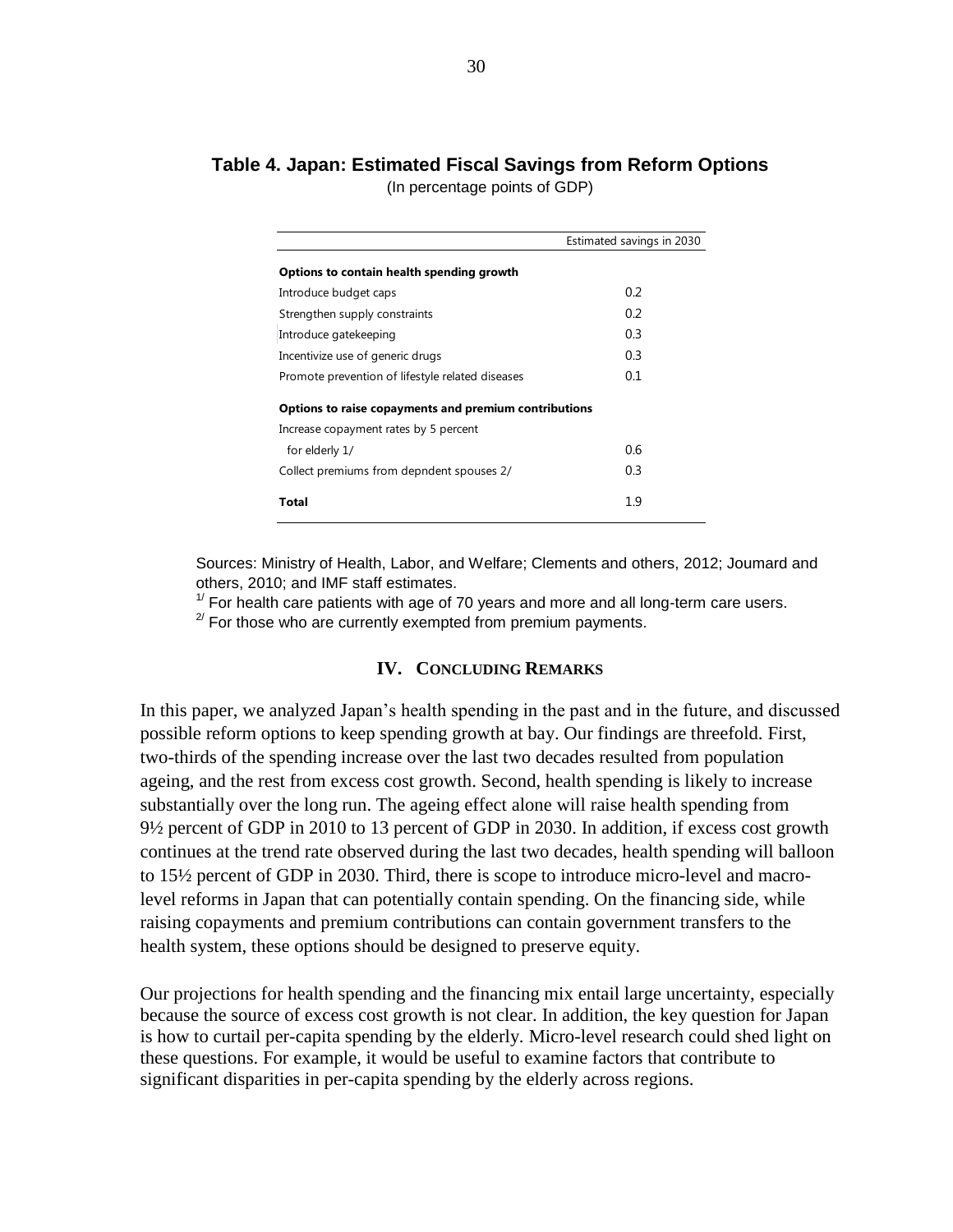#### **Box 1. Japan's Health System**

Japan's health system consists of universal health care (HC) and long-term care (LTC). The HC system virtually covers the entire population. The LTC system covers people at age 65 and older, as well as those between ages 40– 64 who meet eligibility criteria. Japan's HC system is highly fragmented: there are over 3,000 plans according to where patients reside and where they are employed. The insured enjoy "free access" to care in the sense that they can choose any service providers regardless of where they live or to which insurer they belong. Privately owned hospitals account for a majority of total hospital beds, while they operate in general on a not-for-profit principle (Tatara and Okamoto, 2009). Key features are as follows.

**Insurers.** Age and employment largely determine one's HC insurer (see text figure). People aged 75 and above are covered by the insurer operated by the prefecture government of their residence. For people aged 74 and below, four kinds of insurance programs exist. Employees of small and medium enterprises are all covered by one insurer (Kyokai Kempo), while employees of large firms are covered by their employers (Kumiai Kempo). There are around 1,500 Kumiai Kenpo insurers. Public sector employees and teachers at private schools have their own insurers (Mutual Aid Associations). Residents who are not covered by these insurance programs, that is, the selfemployed, unemployed, and pensioners, belong to a National Health Insurance Program (NHIP), which is administered by each municipality. There are around 1,800 NHIPs. LTC insurance is administered by municipal governments.



**Contributions.** Contributions for HC insurance are adjusted to income and differ across insurers. The Kyokai Kempo insurer has different contribution rates across prefectures although it is a single insurer. For employmentbased HC insurance programs, contributions are proportional to income but become flat beyond a certain threshold. Employers provide a matching contribution to each insured. Dependent spouses with annual income below 1.3 million yen (about \$13,000) are exempted from paying contributions. Contribution rates for the NHIP enrollees are based on a family unit and vary across municipalities. Contribution rates for LTC insurance are adjusted to income and differ across municipalities.

**Patient copayments.** The copayment rate for HC insurance is uniform (30 percent), except for pre-school children (20 percent) and the elderly (10 percent). The 30 percent rate is applied to participants at age 70 and older who earn income comparable to that of the working-age population. LTC insurance has a uniform copayment rate of 10 percent. Copayments are subject to a monthly cap, which is based on age and income. People on the welfare program receive free care (such families account for about 3 percent of the total number of households).

**Government controls.** The central government sets unit prices of all medical procedures, drugs, and devices every two years, and they are applied uniformly to all physicians and hospitals (both private and public). Similarly, it also determines prices of LTC services every three years. The government also regulates the health care workforce through enrollment quotas for medical schools.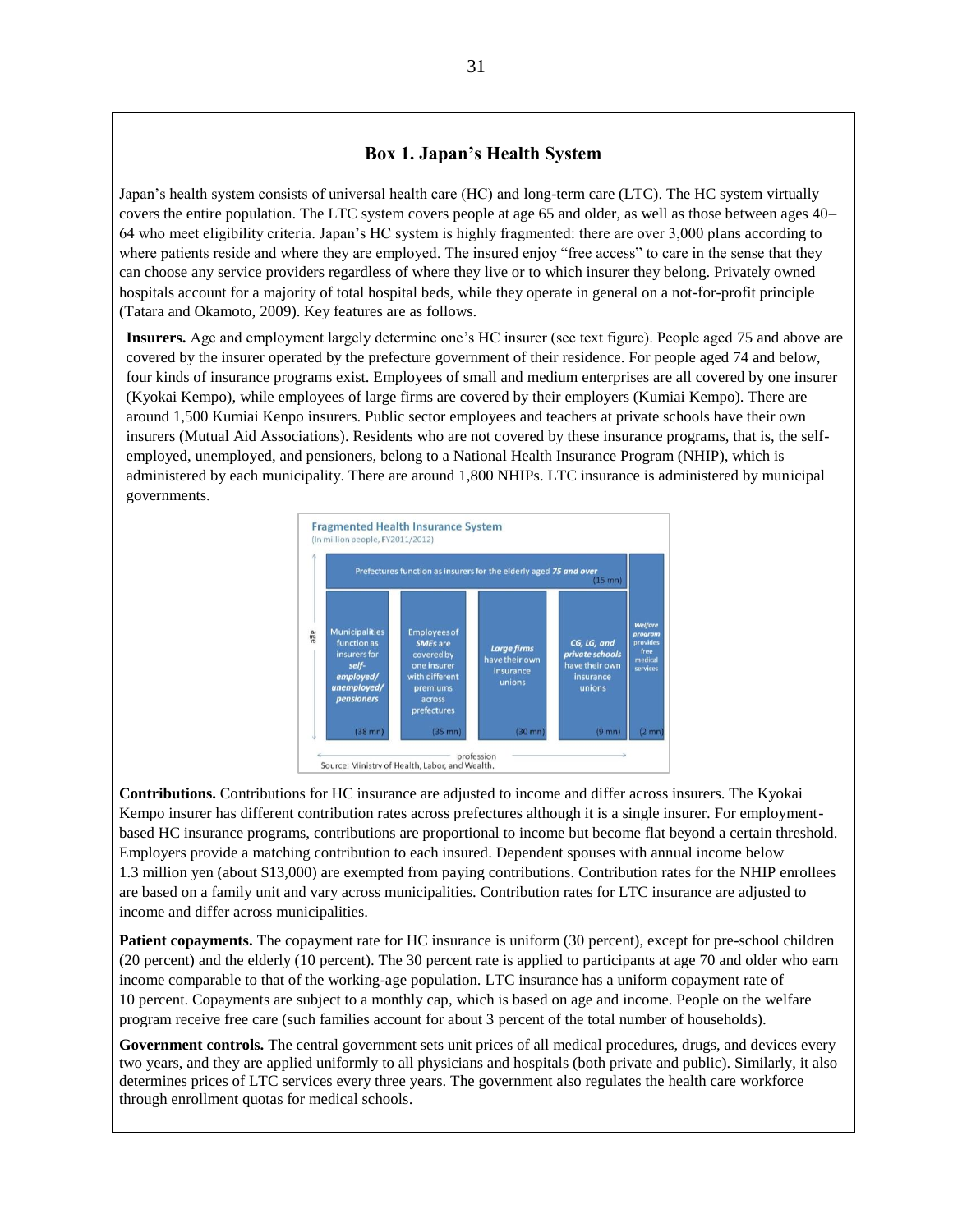#### **APPENDIX I. TWO SOURCES FOR HEALTH SPENDING DATA**

Two data sources are available for spending on health care and long-term care in Japan. The data used in this paper is the spending covered by the public health and long-term care insurance systems, published by the Ministry of Health, Labor, and Welfare ("government data"). The other available source is the spending data based on the System of Health Account, published by the OECD ("OECD data"). The data coverage differs as follows.<sup>24</sup>

- Some spending items covered by the OECD data are excluded from the government data. Examples are procedures not covered by public health insurance, such as expenses for normal childbirth and a comprehensive medical checkup, and capital expenditure by hospitals.
- Some spending items covered by the government data are excluded from the OECD data. Personal care services covered by public long-term care insurance (e.g., nonmedical support for daily activities such as eating and washing) fall into this category.

The chart below compares the government data with the OECD data, plotting the ratio of public spending to GDP. The government data (line A) diverges from the OECD data (line D) from 2000 onwards. This reflects two factors. First, the long-term care spending excluded from the OECD data is large (the difference between lines A and B). Because of this, the government data exceeds the OECD data from 2003 onwards. Unlike the government data, the OECD data does not show a structural break around 2000 that results from the introduction of long-term care insurance. Second, capital expenditure, which is covered by the OECD data but not by the government data, has decreased gradually as a percent of GDP. The government data adjusted for the impact of the long-term care spending (line B) moves closely in parallel with the OECD data adjusted for capital expenditure (line C) in the last two decades.

Our results for the spending decomposition are not sensitive to the choice of the two series, as long as the structural break for the introduction of long-term care insurance is taken into account. Using the OECD data, the annual average increase of the public spending-to-GDP ratio over 1990–2010 is 2.8 percent. This is essentially the same as our result—in Table 1 in the main text, the annual average increase of the ratio is 3.1 percent over 1990–2011, excluding observations for 2000–2002.

<sup>&</sup>lt;sup>24</sup> See Sakamaki and others (2004). We also thank staff of the Ministry of Health, Labor, and Welfare for kindly clarifying these issues.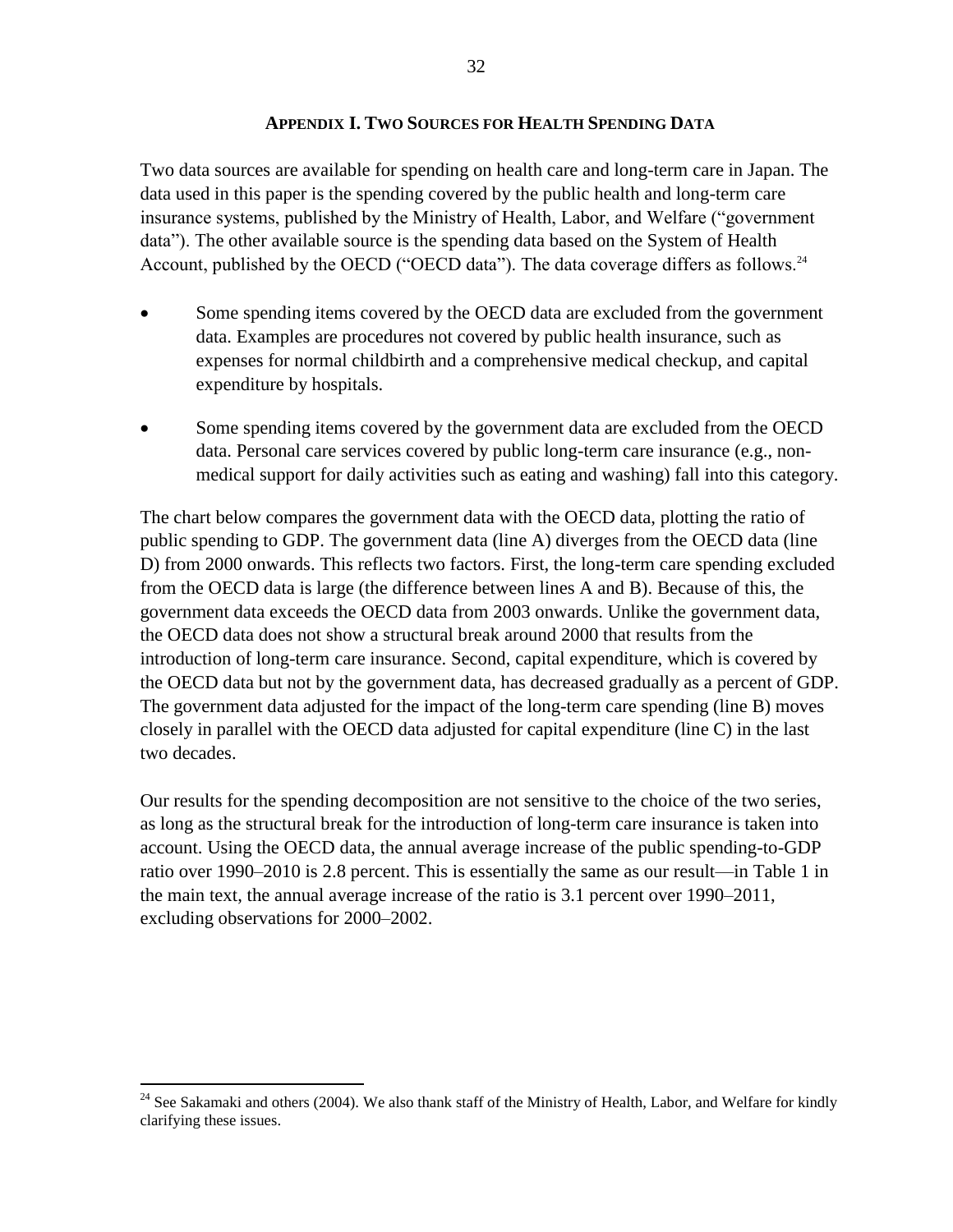**Japan: Public Health Care and Long-term Care Japan: Public Health Care and Long-term Care Spending** (In percent of GDP)

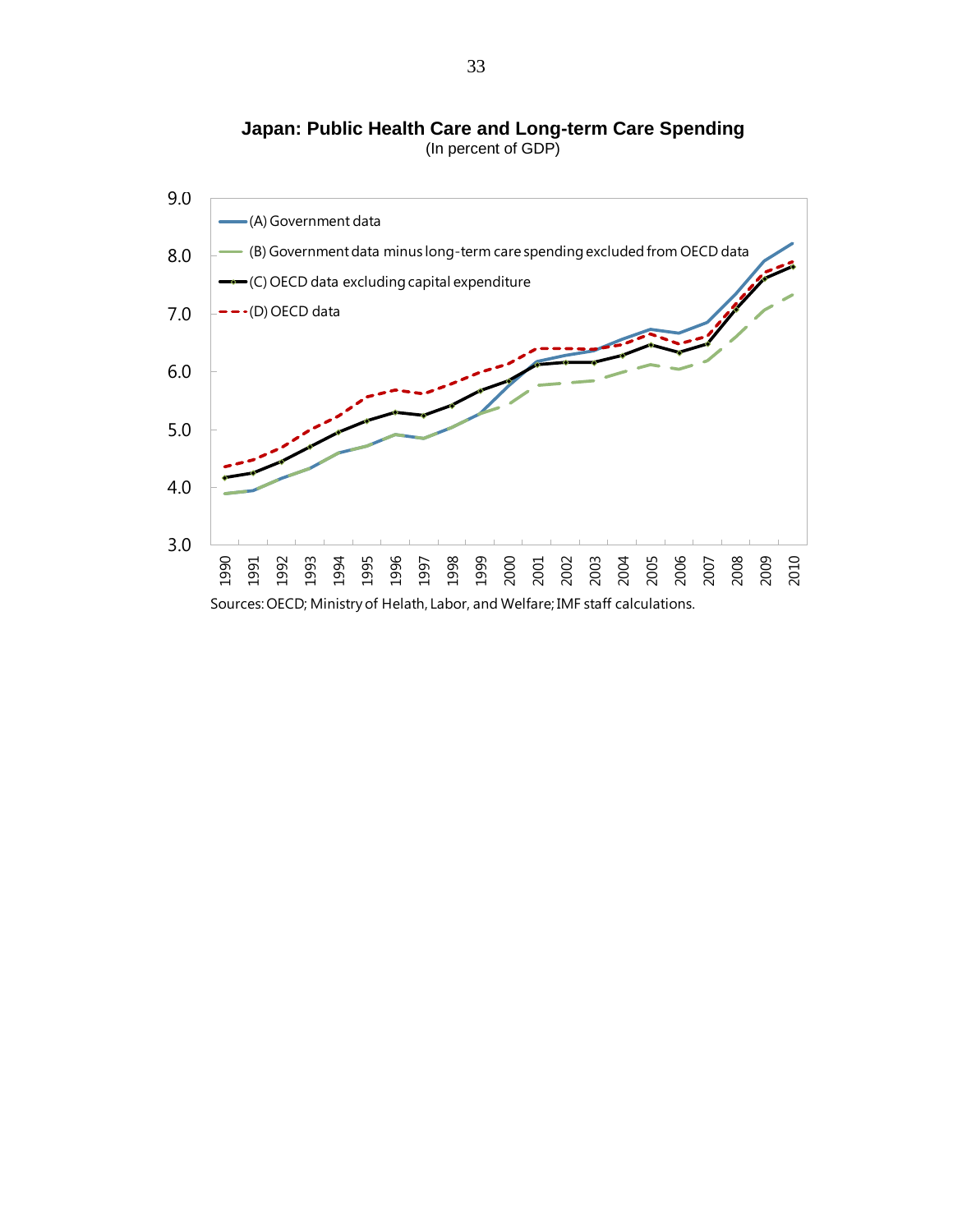## **APPENDIX II. METHODOLOGY TO PROJECT CONTRIBUTION RATES**

To project contribution rates for HC and LTC insurance programs, we project labor earnings and pension benefits based on the following methodology, assumptions, and data.

## **Population**

Age-specific population projections for five-year groups come from the National Institute of Population and Social Security Research (IPSS 2012). Birth and death rates are based on the medium variant.

## **Labor force participation (LFP)**

Age-specific LFP rates for 5-year groups come from the Statistics Bureau of the Ministry of Internal Affairs and Communications. The 2012 data is used to calculate the age-specific LFP rates during 2013–18 such that the aggregate LFP rate matches the projection by the IMF (2013) in each year. For 2019 onward, age-specific LFP rates remain the same as in 2018. The aggregate LFP rate is computed based on the age-specific population and LFP rates. It declines from 57 ½ percent in 2010 to 55½ percent in 2030 and 50 percent in 2060, largely due to the aging of the population.

## **Employment and Earnings**

A similar methodology is applied for projections of age-specific employment rates and average earnings for 5-year groups. Outturn data comes from the Statistics Bureau. Projections incorporate data from the *World Economic Outlook* (IMF 2013), and assume that the unemployment rate will come down to 4 percent and remain at this rate from 2018 onwards. Age-specific employment and the corresponding average earnings provide information on aggregate labor earnings in the economy, which also matches the projection by IMF (2013) in each year during 2012–2018. The nominal wage is assumed to grow by 2¼ percent on average during 2018–22 and by 2½ percent from 2023 onward. Inflation is fixed at 1 percent in the long-term. The assumptions of nominal wage growth and CPI inflation follow closely the long-term projection of the conservative growth scenario (Cabinet Secretariat 2011).

## **Pension benefits**

Projections for both aggregate and age-specific pension benefits follow the baseline scenario used by Kashiwase, Nozaki, and Tokuoka (2012).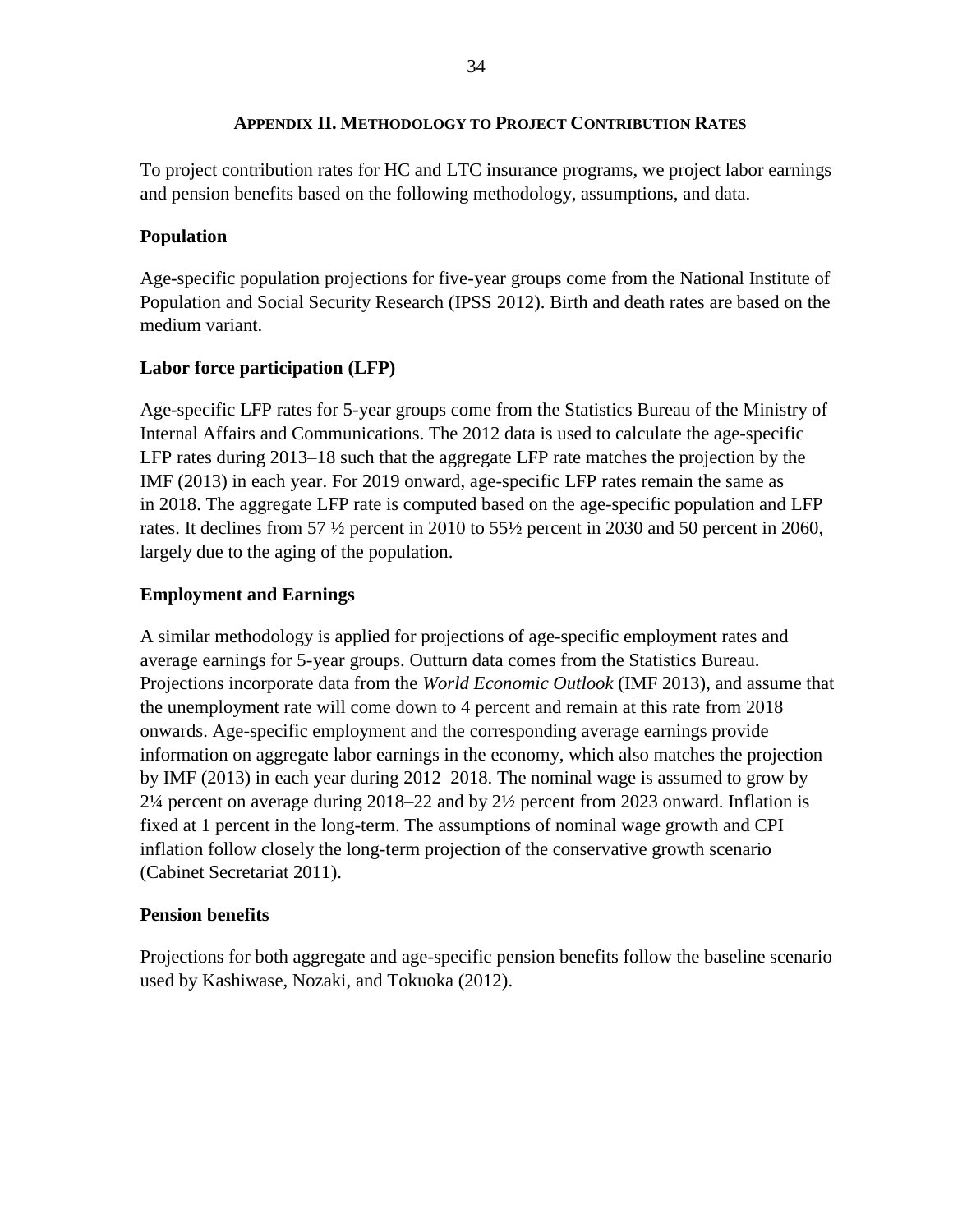## **APPENDIX III. INSTITUTIONAL INDICATORS OF HEALTH CARE SYSTEMS IN OECD COUNTRIES**

| Reform areas and indices                                                                                                                                                                                                                 | Japan's score | <b>OECD</b><br>median |
|------------------------------------------------------------------------------------------------------------------------------------------------------------------------------------------------------------------------------------------|---------------|-----------------------|
| <b>Budget caps</b>                                                                                                                                                                                                                       |               |                       |
| Budget constraint: rules and/or targets to fix the health budget and its allocation across subsectors and/or<br>regions                                                                                                                  | 0.0           | 2.0                   |
| Central government oversight: number of key decisions overseen by central government                                                                                                                                                     | 4.3           | 4.7                   |
| <b>Supply constraints</b>                                                                                                                                                                                                                |               |                       |
| Regulation of workforce and equipment: degree of regulation on the number and distribution of health care<br>workforce and hospital high-tech equipment and activities, and control of recruitment and remuneration of<br>hospital staff | 1.5           | 2.9                   |
| Priority setting: definition of health benefit basket, effective use of health technology assessment, and<br>definition and monitoring of public health objectives                                                                       | 4.1           | 2.9                   |
| <b>Price controls</b>                                                                                                                                                                                                                    |               |                       |
| Regulation of providers' prices: regulation of drug prices and of prices billed by physicians and hospitals                                                                                                                              | 5.0           | 4.6                   |
| Regulation of prices paid by third-party payers: regulation of prices paid by third-party payers for primary<br>care physicians, specialists, hospital services, and drugs                                                               | 5.0           | 4.5                   |
| Public management and coordination                                                                                                                                                                                                       |               |                       |
| Gatekeeping: obligation or incentive to register with a general practitioner and/or to get referrals to access<br>secondary care                                                                                                         | 0.0           | 3.0                   |
| Subnational government involvement: number of key decisions made at the subnational level                                                                                                                                                | 2.1           | 1.8                   |
| Delegation: number of key decisions made at the insurer level                                                                                                                                                                            | 1.3           | 0.5                   |
| <b>Contracting methods</b>                                                                                                                                                                                                               |               |                       |
| Volume incentives: degree of payment modes to incentivize less services                                                                                                                                                                  | 5.7           | 3.2                   |
| <b>Market mechanisms</b>                                                                                                                                                                                                                 |               |                       |
| Choice of insurers: ability of people to choose their insurer for basic coverage                                                                                                                                                         | 2.0           | 1.0                   |
| Insurer levers: ability of insurers to compete and availability of insurer information for consumers                                                                                                                                     | 1.8           | 0.0                   |
| User information: availability of information on quality and prices of health care services                                                                                                                                              | 0.0           | 0.9                   |
| Private provision: degree of private provision of physician and hospital services                                                                                                                                                        | 4.4           | 2.9                   |
| Choice among providers: degree of freedom in choosing among primary care physicians, specialists, and<br>hospitals                                                                                                                       | 6.0           | 5.3                   |
| Demand-side reforms                                                                                                                                                                                                                      |               |                       |
| Over-the-basic coverage: share of the population covered by nonprimary insurance, share of health care<br>expenditures financed out of private insurance, and degree of market concentration                                             | 0.5           | 0.8                   |
| Price signals on users: extent to which patients face out-of-pocket expenses                                                                                                                                                             | 0.9           | 1.0                   |

Sources: Joumard and others (2010); and Clements and others (2012).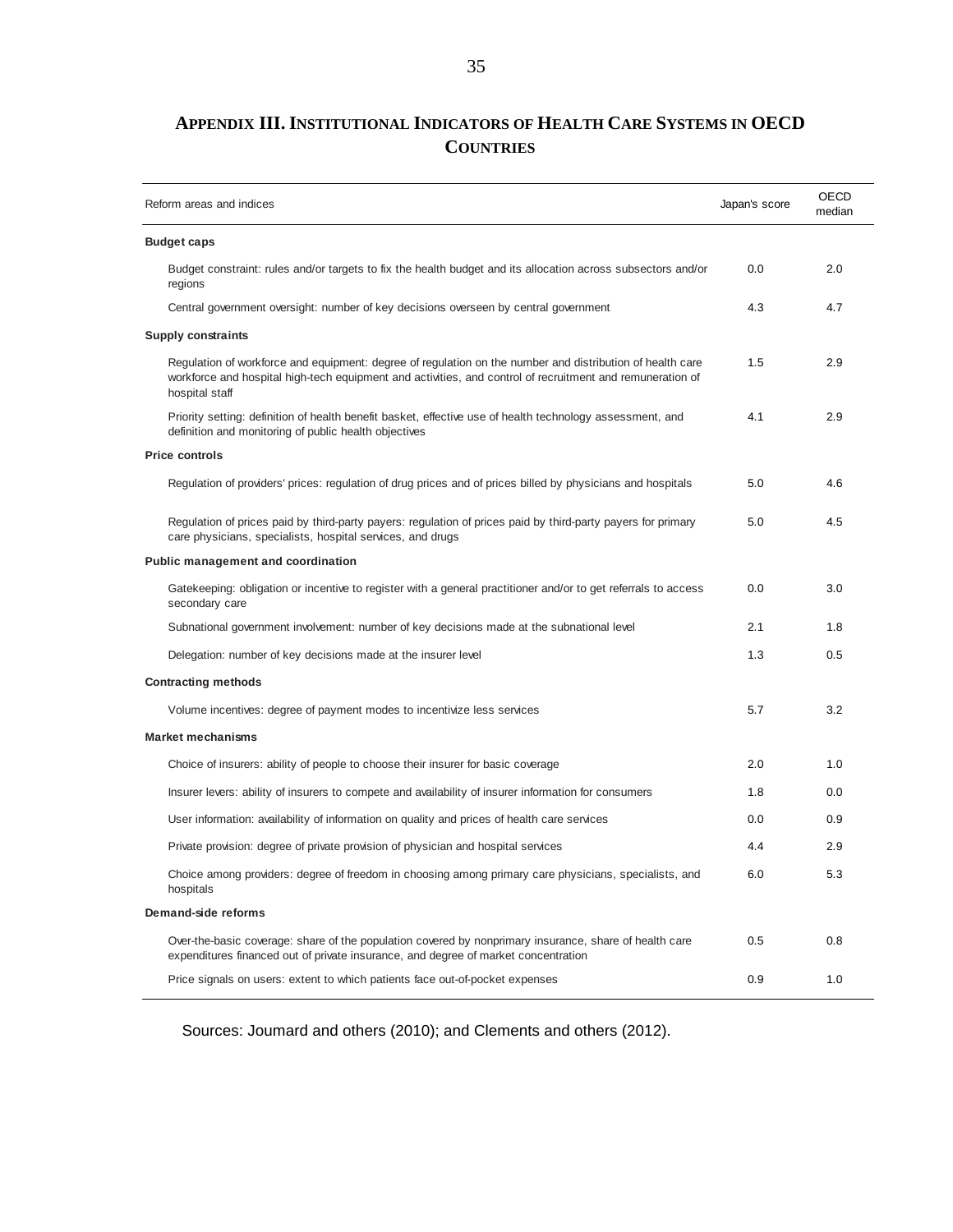#### **REFERENCES**

- Cabinet Secretariat, 2011, "Long-term Projection of Medical and Long-term Care," June 2011.
- Clements, Benedict, David Coady, and Sanjeev Gupta, eds., 2012, *The Economics of Public Health Care Reform in Advanced and Emerging Economies* (Washington: International Monetary Fund).
- De La Maisonneuve, Christine, and Joaquim Oliveira Martins, 2013, "Public Spending on Health and Long-term Care: A New Set of Projections," OECD Economic Policy Papers No.6.
- Docteur, Elizabeth, and Howard Oxley, 2003, "Health-Care Systems: Lessons from the Reform Experience," OECD Health Working Paper No. 9 (Paris: Organization for Economic Cooperation and Development).
- Fiscal System Council, 2014a, *Long-term Projections of Japan's Public Finances*.
- Fiscal System Council, 2014b, *Basic Ideas on Fiscal Consolidation*.
- Hashimoto, Hideki, Naoki Ikegami, Kenji Shibuya, Nobuyuki Izumida, Haruko Noguchi, Hideo Yasunaga, Hiroaki Miyata, Jose Acuin, and Michael Reich, 2011, "Cost Containment and Quality of Care in Japan: Is There a Trade-off?," *The Lancet*, Vol. 378, pp. 1174–82.
- Ii, Masako, 2012, "Challenges in Reforming the Japanese Health Care System," in *The Economics of Public Health Care Reform in Advanced and Emerging Economie,* ed. by B. Clements, D. Coady, and S. Gupta, (Washington: International Monetary Fund).
- Ikeda, Nayu, Eiko Saito, Naoki Kondo, Manami Inoue, Shunya Ikeda, Toshihiko Satoh, Koji Wada, Andrew Stickley, Koto Katanoda, Tetsuya Mizoue, Mitsuhiko Noda, Hiroyasu Iso, Yoshihisa Fujino, Tomotaka Sobue, Shoichiro Tsugane, Mohsen Naghavi, Majid Ezzati, Kenji Shibuya, 2011, "What has Made the Population of Japan Healthy?" *The Lancet*, Vol. 378 (9796), pp. 1094–105.
- Ikegami, Naoki, Byung-Kwang Yoo, Hideki Hashimoto, Masatoshi Matsumoto, Hiroya Ogata, Akira Babazono, Ryo Watanabe, Kenji Shibuya, Bong-Min Yang, Michael R Reich, and Yasuki Kobayashi, 2011, "Japanese Universal Health Coverage: Evolution, Achievements, and Challenges," *The Lancet*, Vol. 378 (9796), pp. 1106–15.
- IMF, 2012, *Fiscal Policy and Employment in Advanced and Emerging Economies*, (Washington). Available at: http://www.imf.org/external/pp/longres.aspx?id=4668.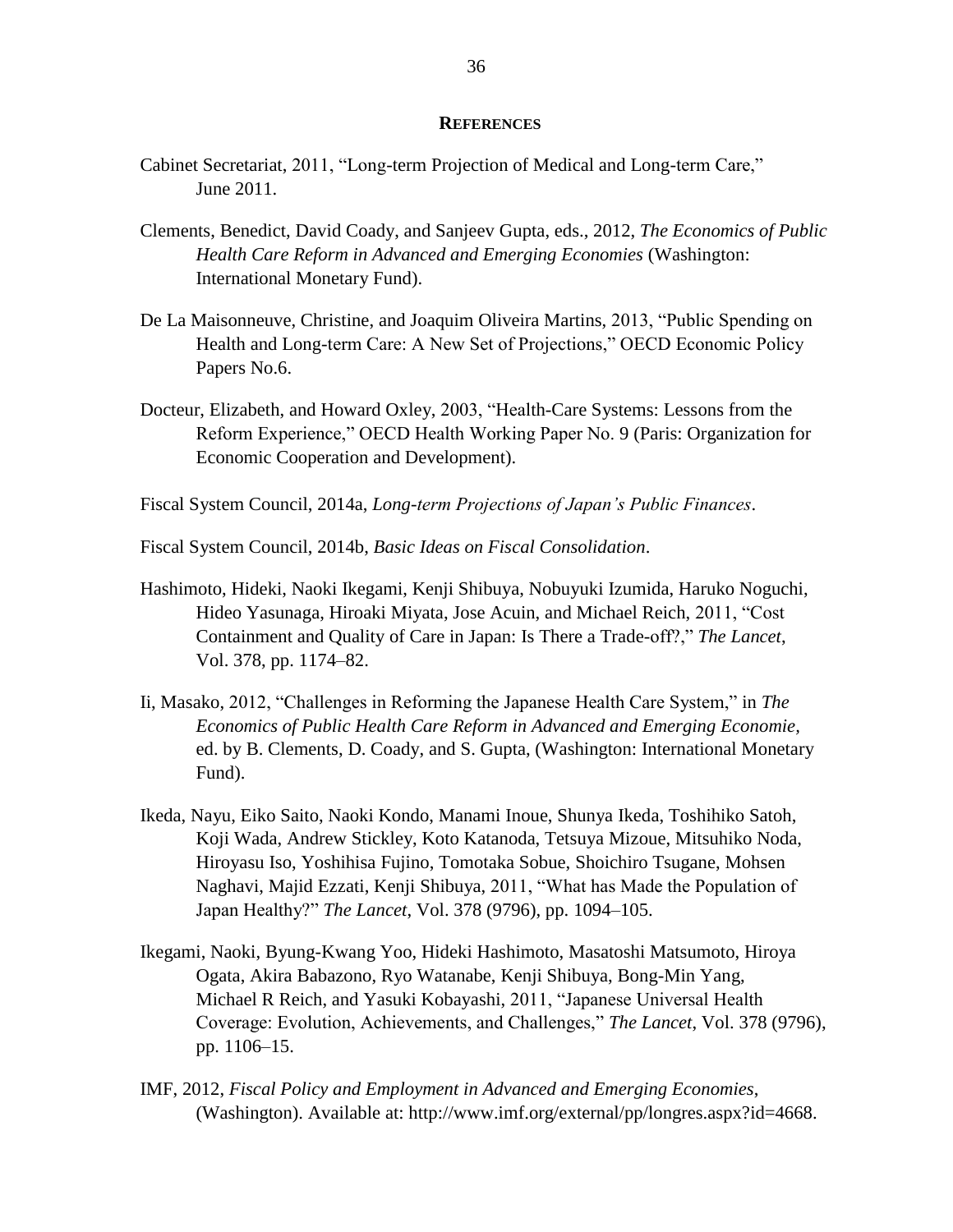- IMF, 2013, *World Economic Outlook Database*, International Monetary Fund, April 2013 (Washington).
- IMF, 2014, *Fiscal Monitor April 2014: Public Expenditure Reform—Making Difficult Choices* (Washington).
- IPSS, 2012, *Population Projection in Japan*, Institute of Population and Social Security Research, Japan, January 2012. Downloaded from [http://www.ipss.go.jp/syoushika/tohkei/newest04/sh2401.asp.](http://www.ipss.go.jp/syoushika/tohkei/newest04/sh2401.asp)
- Joumard, Isabelle, Christophe André, and Chantal Nicq, 2010, "Health Care Systems: Efficiency and Institutions," OECD Economics Department Working Papers No. 769 (Paris: OECD).
- Kashiwase, Kenichiro, Masahiro Nozaki, and Kiichi Tokuoka, 2012, "Pension Reforms in Japan," IMF Working Paper No. 12/285 (Washington: International Monetary Fund).
- McKinsey, 2009, "Improving Japan's Health Care System," McKinsey and Company, [http://www.mckinsey.com/insights/health\\_systems\\_and\\_services/improving\\_japans\\_](http://www.mckinsey.com/insights/health_systems_and_services/improving_japans_health_care_system) [health\\_care\\_system.](http://www.mckinsey.com/insights/health_systems_and_services/improving_japans_health_care_system)
- OECD, 2009, "Health-care Reform in Japan: Controlling Costs, Improving Quality and Ensuring Equity," Chapter 4 in OECD Economic Surveys: Japan 2009, OECD Publishing.
- Paris, Valerie, Marion Devaux, Lihan Wei, 2010, "Health Systems Institutional Characteristics: A Survey of 29 OECD Countries," OECD Health Working Papers, No. 50, OECD Publishing.
- Sakamaki, Hiroyuki, Sumie Ikezaki, Manabu Yamazaki, and Koki Hayamizu, 2004, "SHAbased Health Accounts in Thirteen OECD Countries, Country Studies: Japan," OECD Health Technical Papers No. 6 (Paris: OECD).
- Sheppard, Alan, 2010, *Generic Medicines: Essential Contributors to the Long-Term Health of Society* (London: IMS Health).
- Shibuya, Kenji, Hideki Hashimoto, Naoki Ikegami, Akihiro Nishi, Tetsuya Tanimoto, Hiroaki Miyata, Keizo Takemi, and Michael R Reich, 2011, "Future of Japan's System of Good Health at Low Cost with Equity: beyond Universal Coverage," *The Lancet,* Vol. 378, pp. 1265–73.
- Shigeoka, Hitoshi, 2013, "The Effect of Patient Cost Sharing on Utilization, Health, and Risk Protection," NBER Working Paper No. 19726.